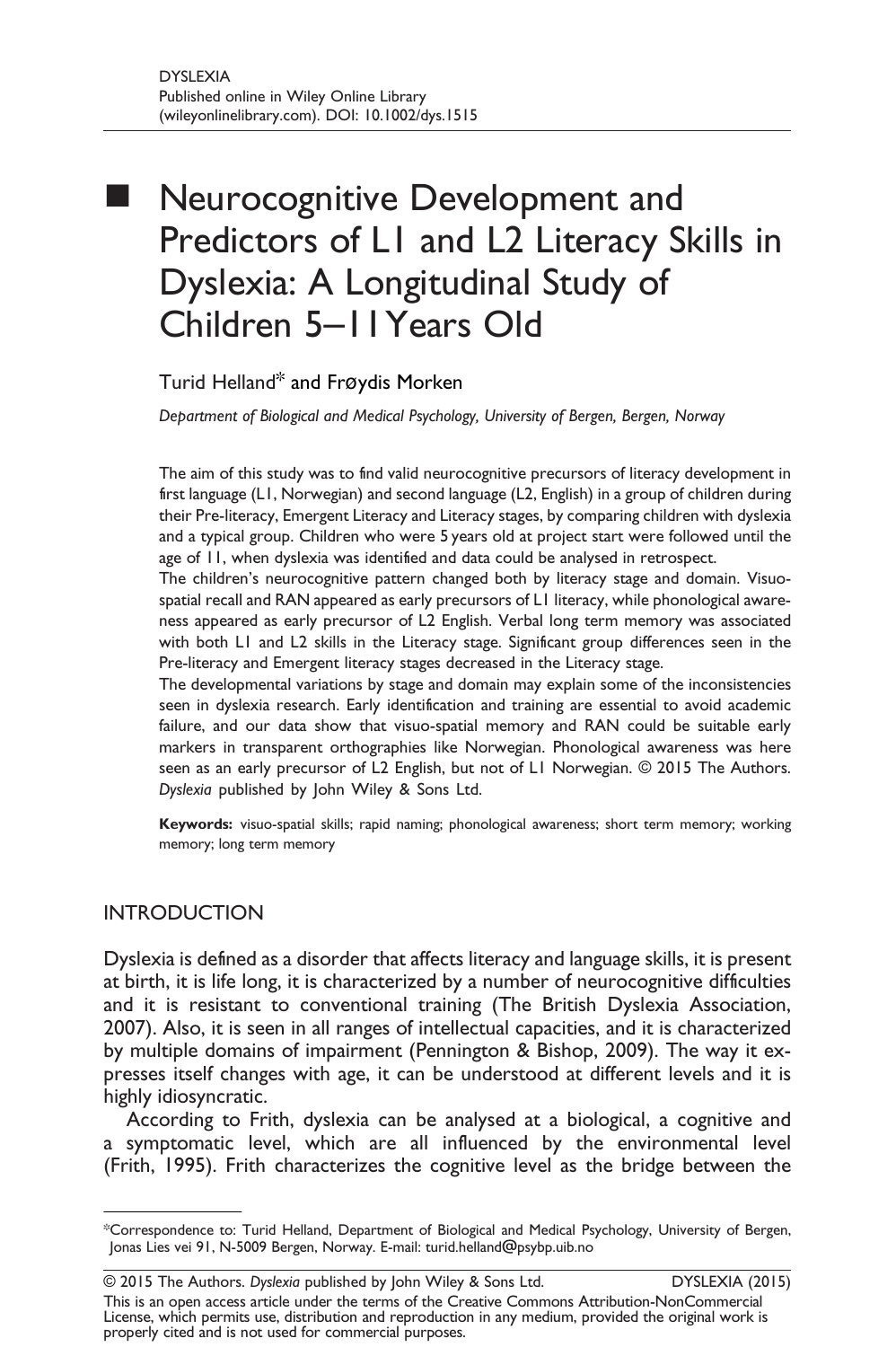symptomatic and the biological levels, and defines dyslexia as an impairment of neurocognitive origin (Frith, 1999). A multitude of neurocognitive benchmarks of dyslexia are described in the literature, and studies report of impairments within phonological awareness (PA) (see e.g. Melby-Lervåg & Lervåg, 2011; Vellutino, Fletcher, Snowling, & Scanlon, 2004), rapid automatized naming (RAN) (see e.g. Landerl & Willburger, 2010; Norton & Wolf, 2012), short term memory (STM) (see e.g. Beneventi, Tønnesen, & Ersland, 2009; Trecy, Steve, & Martine, 2013), working memory (WM) (see e.g. Baddeley & Hitch, 1974; Helland & Asbjørnsen, 2004; Torgesen & Houck, 1980); visual skills (VS) (see e.g. Heiervang & Hugdahl, 2003; Helland & Asbjørnsen, 2003; Stein & Walsh, 1997; Valdois, Lassus-Sangosse, & Lobier, 2012; Vidyasagar & Pammer, 2010; Wang et al., 2014), executive functions (EF) (see e.g. Gooch, Snowling, & Hulme, 2011; Helland & Asbjørnsen, 2000; Reiter, Tucha, & Lange, 2005), long term memory (LTM) (see e.g. Baddeley, 2000; Kibby & Cohen, 2008) and language comprehension (see e.g. Helland, 2007; Helland & Kaasa, 2005; Snowling, Bishop, & Stothard, 2000; Xiao & Ho, 2013).

For many years the theory of impaired phonological skills has had a dominant position, and has also been seen as a causal explanation of dyslexia (Vellutino et al., 2004). But the theory has also been questioned, mainly because it has been given a definitional status without being clearly defined (see e.g. Lyon, Shaywitz, & Shaywitz, 2003; Ramus & Szenkovits, 2008; Tønnessen, 1997; Uppstad & Tønnessen, 2007). Studies often include STM and RAN in the concept of PA, but it has become more and more clear that these are independent predictors of dyslexia (see e.g. Kirby, Georgiou, Martinussen, & Parrila, 2010; Norton & Wolf, 2012; Ramus, 2003). The increasing research on dyslexia in different orthographies points to a reevaluation of core deficits in dyslexia (see e.g. Blomert & Willems, 2010; Landerl et al., 2013; Torppa, Lyytinen, Erskine, Eklund, & Lyytinen, 2010). Studies of L1 and L2 learning indicate that orthographic transparency or script plays an important role for how PA in literacy acquisition should be evaluated (see e.g. Chung & Ho, 2010; Helland, 2008; Helland & Kaasa, 2005; Miller-Guron & Lundberg, 2000).

Obviously, the significance of each of the dyslexia 'benchmarks' is inconclusive. However, they are often analysed within the Model of Working Memory, with its four main components, the phonological loop, the visuo-spatial sketchpad, the central executive and the episodic buffer (Baddeley, 2003). The function of the phonological loop is to perceive and encode auditory and visual input, to be stored or recoded and sent through the phonological output buffer to verbal output. The role of the visuo-spatial sketchpad is less clear as to language functions, but it has a capacity to perceive, encode, hold and manipulate visuo-spatial representations over a short period of time. The central executive controls and regulates the WM system, while the episodic buffer binds the three components to LTM. These functions are basic for a wide range of neurocognitive activities, and especially for the language system (see e.g. Baddeley, 2003; Gathercole, Alloway, Willis, & Adams, 2006).

Literacy learning is heavily based on a child's language skills, but it differs from verbal language learning in that visual formats and hence VS skills are required. Letters have to be visually perceived, encoded, stored and retrieved from memory to be used for reading and writing. In preschool assessments of impaired language development, verbal tasks are typically used (see i.e. Bishop & Leonard, 2000; Schwartz, 2009), while visual tasks have been given minor attention. Although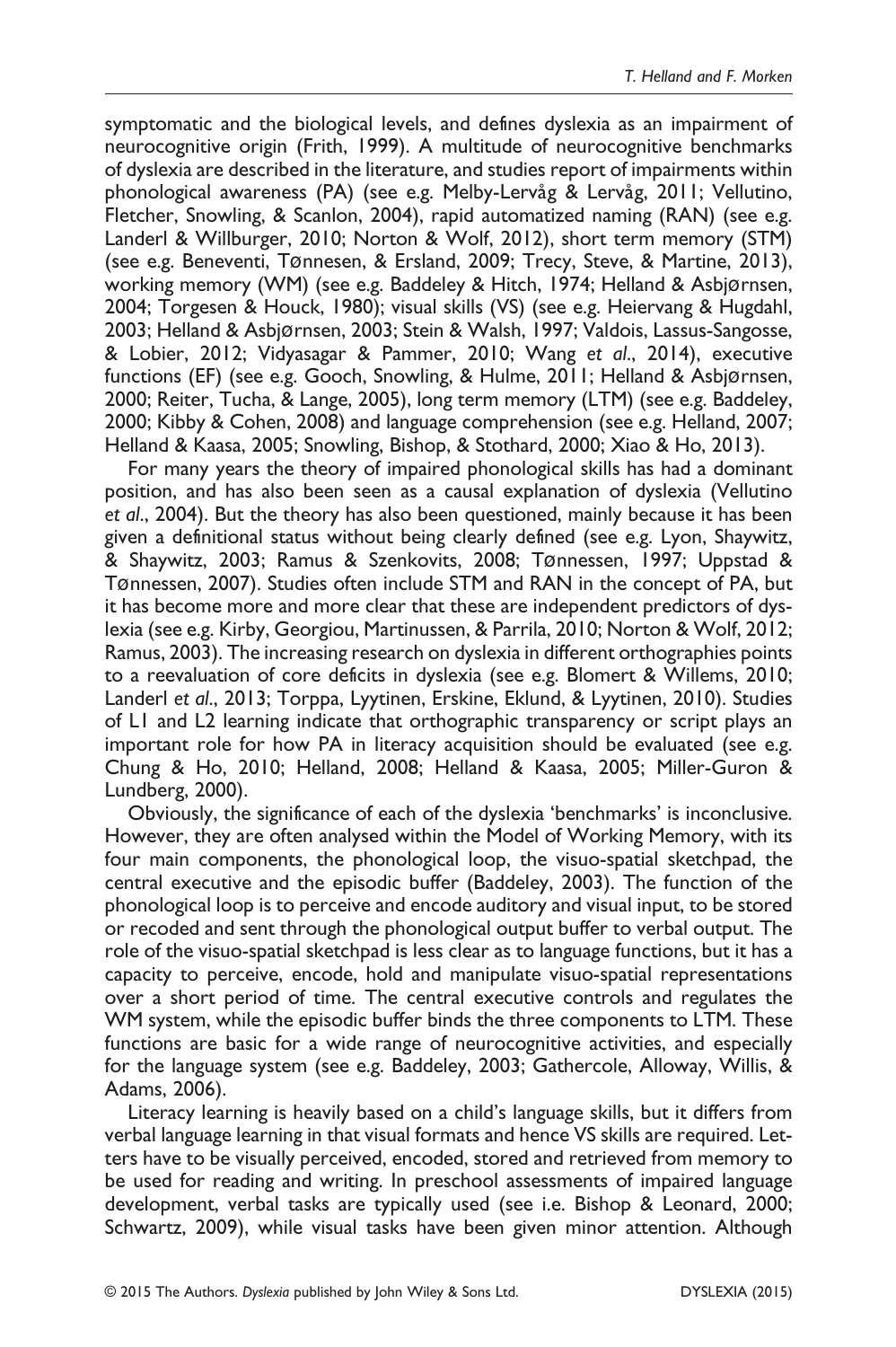there is little indication that the sketchpad component in WM plays a significant role in language learning, there is a tendency for younger children, in contrast to older children, to remember pictorial information in visual rather than verbal format (Gathercole & Baddeley, 1993). Thus, studies of pre-school children from different cultures indicate that early at-risk factors of dyslexia should include tests of VS (see i.e. Wang et al., 2014).

As pointed out by Halliday (2014) this complex interaction of many factors may explain why different publications on dyslexia yield different and at times contradictory results. A majority of dyslexia studies are cross sectional, and comparatively few studies have a longitudinal design. However, prominent researchers within the field have claimed that well-constructed longitudinal studies are the best way to sort out all the inconsistencies found in dyslexia research (Dehaene, 2009; Goswami, 2003). According to Goswami developmental designs in dyslexia research should be within a neuroconstructivist framework, meaning that the lowest level of impairment should be identified as early as possible, providing a basis for the understanding of the development of higher level cognition (Goswami, 2003, 2008). This is in accordance with the described aims of the present longitudinal study. A problem with longitudinal studies is that they may be hard to compare because of different selection criteria. A genotype criterion, as used in i.e. Torppa et al. (2010), is problematic in the sense that not all children of dyslexic parents develop dyslexia, and not all individuals who develop dyslexia have dyslexia in their close biological family. A phenotype criterion, as used in i.e. Shaywitz et al. (1999), is problematic in the sense that obviously dyslexia cannot be identified until after reading and writing training in school seem to fail, and thus studies based on this selection criterion miss out on pre-literacy assessment. An endophenotype criterion (see i.e. Moll, Loff, & Snowling, 2013) combines these two criteria and can be used to find early markers of developmental dyslexia.

In line with developmental frameworks as described by i.e. Frith and Ehri, a child's roadway to literacy can be separated into three stages (Frith, 1986; Ehri, 1987). The first one is the Pre-literacy stage ahead of formalized literacy training in school. The child recognizes frequently seen logos, but cannot read the individual letters or synthesize them into words. In their play they often 'draw' letters and 'read' aloud what they have drawn or 'written'. Next is the Emergent literacy stage when the child receives formal literacy training. The child is taught the letters, the grapheme/phoneme correspondence, how to synthesize these elements into words, or, reversely, how to analyse the words by their graphemes. The third stage is the Literacy stage. At this stage reading is automatized, the child reads the whole word or several words at a time, and writing floats easily without analysing the grapheme/phoneme correspondences of each word. At this stage literacy is no longer a skill to be learned in itself, but a tool for academic learning.

In the western world L1 literacy learning is often paralleled with L2 learning. Over the past decades English has increasingly become a lingua franca and a key to international communication. In many countries it is taught from the first grades on as a second language (L2). L2 learning has to rely on the L1 steps into literacy, but cannot be described in stages in the same manner as L1, because the literacy 'code' should preferably be cracked in L1, and differences in linguistic traits, cultures, time and circumstances of learning, school curriculum and environment make L2 literacy learning different from L1 literacy learning. It depends both upon learning in school and learning via mass media and popular culture (Helland &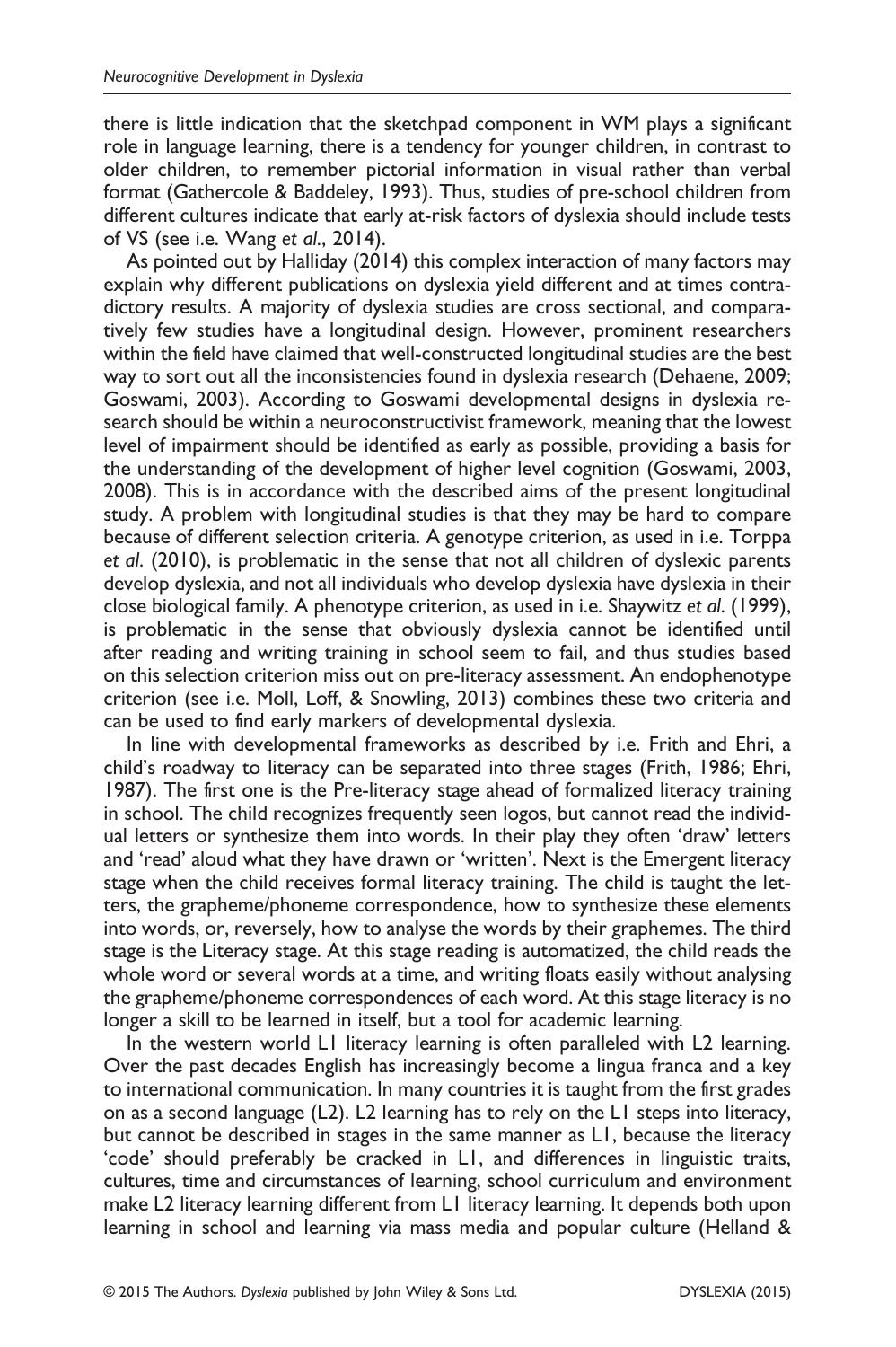Kaasa, 2005; Helland, 2008; Vulchanova, Foyn, Nilsen, & Sigmundsson, 2014; Geva, Yaghoub Zadeh, & Schuster, 2000). In Norway, English as L2 is introduced already in the 1st grade, but is formalized as part of the general school curriculum from the 2nd grade on. The children are introduced to English by listening to the phonemes of the language and trying to recognize them by graphemes in simple utterances, and by listening to and comprehending rhymes, riddles, songs, fairy tales and short stories. From the 4th to the 7th grades the aim is to improve oral communication skills, to be able to understand the connection between English phonemes and graphemes, and to read and write simple texts (Norwegian Directorate, 2013). The focus has been on oral and general communication skills. Implicit learning strategies have been the focal point—demanding setups of daily situations in the classroom, where the pupil has to listen to and produce language, and try to master the pragmatics of the L2. The use of orthographic images (flashcards) is not established as an L2 teaching method. Criticism has been raised as no formal requirements are put on the teacher's competence in English as L2 in the elementary school (i.e. grades 1–7). As the exposure to English out of the school setting is relatively high in Norway, the mass media play an important role as most programmes and movies are broadcast in the original language with subtitles and no voice-overs. Therefore, it is hard to say what contributes most to the children's English learning—school curriculum or mass media. For further discussion of this topic, please see Dahl and Vulchanova (2014).

The present study reports from the Bergen Longitudinal Dyslexia Study (also called the 'Speak up!' project, see [http://www.uib.no/en/project/speakup\)](http://www.uib.no/en/project/speakup), which followed a group of at-risk children and matched controls from they were 5 to 11 years old, when dyslexia was diagnosed and the collected data could be analysed retrospectively (Helland, Plante, & Hugdahl, 2011). The children were subjected to a wide range of assessments, covering language and literacy development, in both first language (L1, Norwegian) and second language (L2, English) and neurocognitive skills. Brain scanning was performed at ages 6, 8 and 12 (Clark et al., 2014; Morken, Helland, Hugdahl, & Specht, 2014; Specht et al., 2009). Our analyses at the symptomatic and biological levels showed both group differences and changes by age. In the present study the 'bridge' between these two levels (cp. Frith's terminology), the cognitive level, is described through analyses of longitudinal neurocognitive data.

Here we wanted to (1) assess the correspondence between the neurocognitive development at each of the three stages (Pre-literacy, Emergent literacy and Literacy) and age 11 L1 and L2 literacy skills; (2) find valid neurocognitive precursors of L1 and L2 literacy development at each of the three stages and (3) compare the neurocognitive development in the dyslexia group and the typical group across the three stages of L1 and L2 literacy acquisition.

# METHOD

Compared to many other countries, socio-economic differences in Norway are minor (Halvorsen & Stjernø, 2008). The municipalities participating in the project consist of small urban or rural communities, with comparable living standards and with minor ethnical diversity. The general pedagogical approach in Norwegian preschools is focused on free play and activities as singing, storytelling, drawing and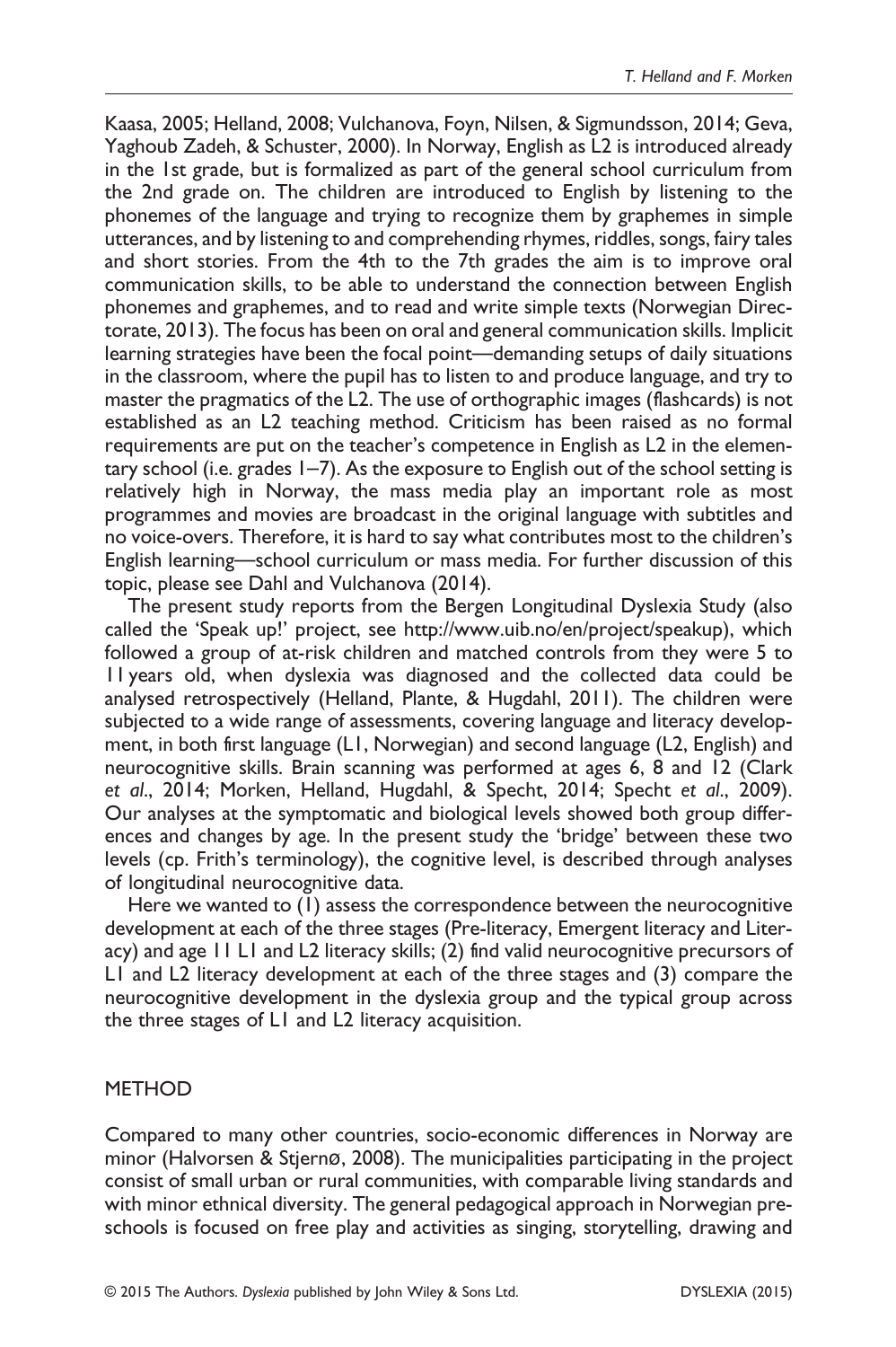outdoor playing (Norwegian Directorate, 2005). The Norwegian school system is public, unitary and for all with an overall educational ideology of active student inclusion and individually adapted teaching (Norwegian Directorate, 2010–2011). Norwegian has two very similar official orthographies representing two dialectal varieties; 'Bokmål' and 'Nynorsk'. The children were tested with the orthography they were taught in school. The educational level of the mothers was 13.4 years (SD = 2.5) of schooling with no statistical difference between the subsequent groups that were established (see Pancsofar & Vernon-Feagans (2006) for a further evaluation of parents' influence on the language development of their children).

### **Participants**

The study was approved by the Regional Committee for Medical Research Ethics in Western Norway (REK-Vest) and Norwegian Social Science Data Services (NSD). The participants were children from Norwegian pre-schools selected on the criteria that all four counties in western Norway (Rogaland, Hordaland, Sogn og Fjordane and Møre og Romsdal) and both urban and rural districts should be represented. In all nine preschools with a total of 120 five-year-old children were selected by the respective county community authorities. All parents, teachers and clinicians from the preschools were orally informed about the project at local meetings. They were also informed that an at-risk group of developmental dyslexia and a control group formed by fewer than half of the children would be selected to take part in the study. A letter of consent was then sent to the parents and teachers of the 120 children by September in the year when the children were five years old.

Criteria of exclusion at project start were impaired sight or hearing, intellectual disability according to DSM-IV criteria (APA, 1994) and diagnoses of any other impairment included in the DSM-IV (various syndromes such as ADHD, autism spectrum disorders and neurological impairments) as reported by parents. All participants had to have Norwegian as their first language. Four children did not meet the inclusion criteria. All data collection points reported in this study were from the fall terms, October through November. In addition, the children received periodical data-based training in accordance with the national pre-school and school curriculum during their last months of preschool and in 1st and 2nd grades (Helland et al., 2011b), and fMRI sessions at ages 6, 8 and 12 were carried out during spring terms (Clark et al., 2014; Morken, Specht, Hugdahl, & Helland, 2014; Specht et al., 2009).

#### Participants at each literacy stage

Pre-literacy stage, age 5–6 (pre-school, 1st grade): Informed consents were received from 109 parents (90.8%) who consented to let their children participate in a further selection of at-risk children and matched controls to be followed for a period of four years. A total of 109 Risk Index questionnaires (RI-5) (please refer to Helland et al. (2011a) and Helland (2015) for details on RI-5) were sent to and completed by parents and preschool teachers. 105 children met the criteria of inclusion, and they were sorted into a Risk group  $(N = 26; M = 13, F = 13)$  and a matched Control group ( $N = 26$ ;  $M = 13$ ,  $F = 13$ ). The remaining children ( $N = 53$ ) were not followed longitudinally (Helland et al., 2011a).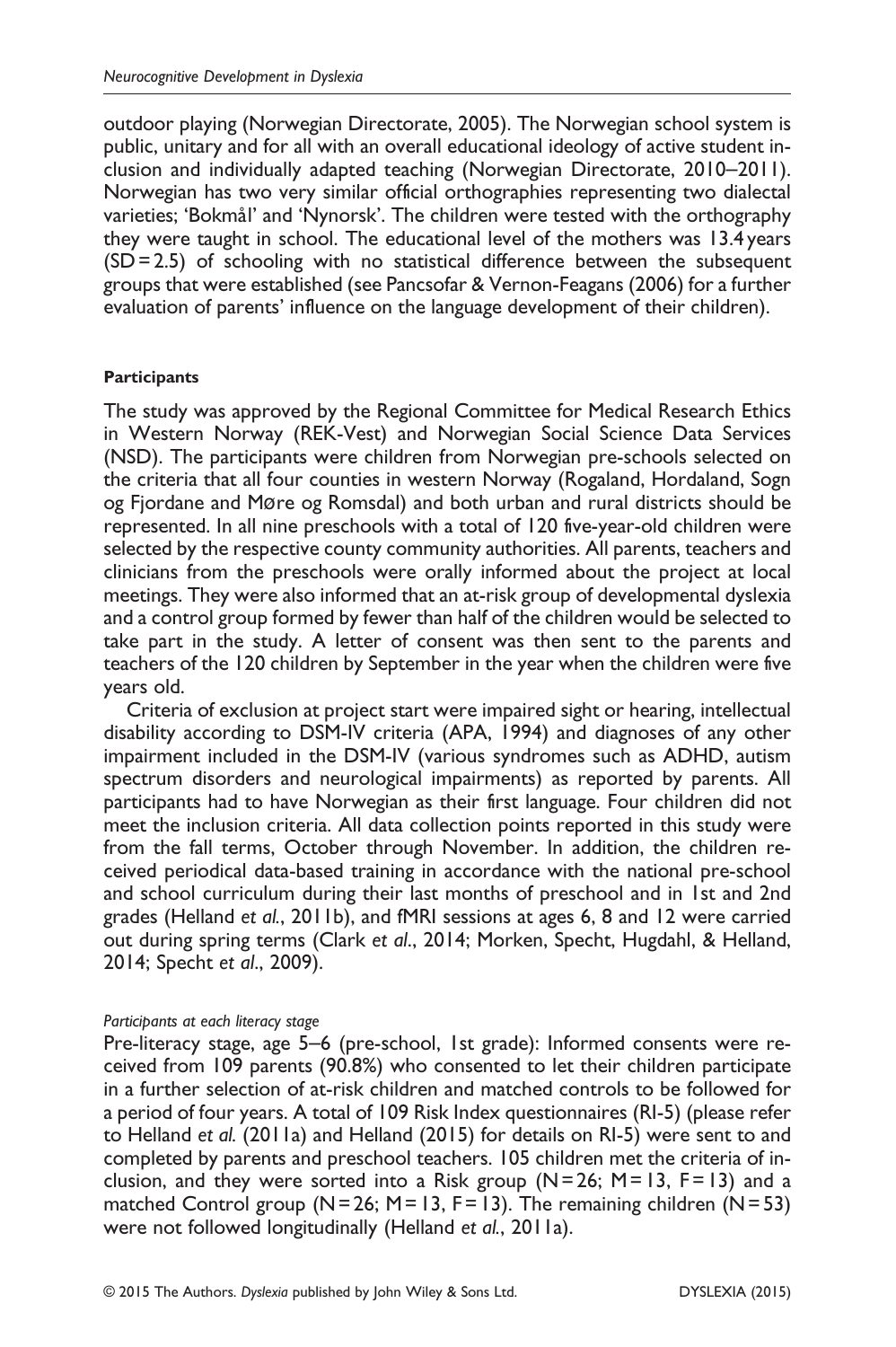Emergent literacy, ages 7–8 (2nd and 3rd grades): Three children were withdrawn by their parents during this period. Thus, the Risk group counted 25 children;  $(M = 13, F = 12)$ , and the Control group 24 children  $(M = 12, F = 12)$ .

Literacy stage, age 11 (6th grade): Informed consents to take part in the followup study were received from 42 children and their parents. Thirteen children  $(M = 5$ , all from the original at-risk group;  $F = 8$ , six from the original at-risk group) were identified with dyslexia. The remaining 29 (M = 17; F = 12) were identified with typical literacy skills, with no difference in literacy scores between the at-risk children who did not develop dyslexia and the original control group. The attained L1 and L2 literacy scores were used as baseline in the present study (see also Helland, Plante, et al., 2011; Morken & Helland, 2013).

### Data Collection

The assessments took place every fall when the children were 5 to 8 years old. Then there was a pause, and the children were assessed again when they were 11 years old (6th grade). When the children in this study were in the 5th grade, they took part in the national tests, and results on a community basis were comparable to national means (Norewegian Directorate, 2009).

The children attended nine different preschool when they were 5 years old. After preschool the children entered 11 different schools in the four counties when they were 6 years old. In accordance with school curriculum literacy training started in 2nd grade when they turned 7. The period from 2nd through 3rd grades focused on emergent literacy, and from 4th grade on literacy was expected to be a tool for learning, implying that reading and writing have become automatized skills. Thus, the curriculum is in accordance with the three phases of literacy acquisition described earlier. For the children in the present study, English as L2 was gradually introduced after the first L1 literacy training had taken place.

#### Missing Data

Because of illness not all participants took part in all assessments during the 7-year span of the project. Thus, the number of participants in the Typical group varies from 29 to 27, with missing data from different subjects at different times.

#### **Assessments**

#### Baseline

At project start at age 5 all children were tested with the Wechsler Preschool and Primary Scale of Intelligence™—Third Edition (WPPSI™—III)(Wechsler, 2002). The retrospective scores of the WPPSI and the RI-5 in the Dyslexia and Typical groups are shown in Table 1.

#### **Literacy**

L1 Word reading. Nonword reading and single word reading were assessed by the STAS (Standardisert Test i Avkoding og Staving [Standardized Test of Decoding and Spelling]) (Klinkenberg & Skaar, 2001). For nonword reading a list of 85 words was to be read within a limit of 40 s. For single word reading four lists of 85 words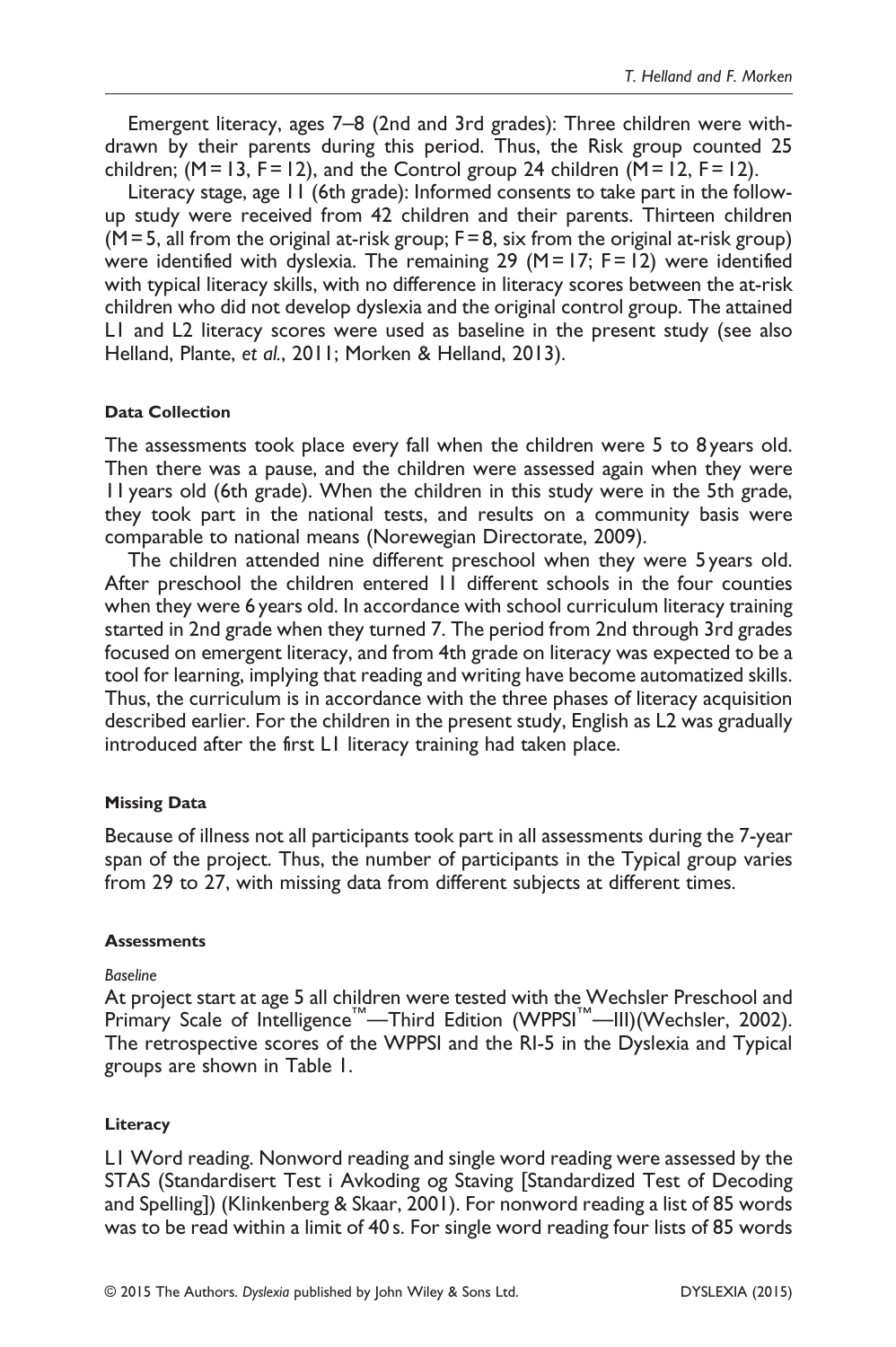| 1 able 1. Dyslexia vs typical group, age 5: WPPSI -III and RI-5 |        |            |  |  |                                                 |  |  |                                                        |     |    |
|-----------------------------------------------------------------|--------|------------|--|--|-------------------------------------------------|--|--|--------------------------------------------------------|-----|----|
| Task                                                            | Dys SD |            |  |  |                                                 |  |  | $Type$ SD <i>t</i> -value df $p$ Cohen's d N Dys N Typ |     |    |
| WPPSI, age 5                                                    |        |            |  |  |                                                 |  |  |                                                        |     |    |
| 5/VIO                                                           |        |            |  |  | $100.3$ $15.92$ $103.5$ $10.57$ $-0.757$ 40 .45 |  |  | $-0.23$                                                | -13 | 29 |
| 5/PIO                                                           |        | 99.7 18.24 |  |  | $102.3$ 23.11 $-0.356$ 40 .72                   |  |  | $-0.12$                                                | 13  | 29 |
| $RI-5$                                                          |        | 20.6 14.50 |  |  | 9.6 8.07 3.172 40 003                           |  |  | 0.94                                                   | 13. | 29 |

Table 1. Dyslexia vs typical group, age 5: WPPSI™-III and RI-5

Notes. Baseline scores: VIQ = verbal scores; PIQ = performance scores from WPPSI; RI-5 (Risk Index questionnaire): high scores indicate risk of developmental dyslexia, low scores indicate no risk (see Helland et al., 2011).

Bold data indicate significance.

were to be read aloud within a time limit of 40 s each. The test is standardized from 2nd to 10th grade. One point was given for correct response, 0 for incorrect response. Maximum score is 85 points for the nonword reading test read within 40 s and 340 points for the single word reading test read within 160s. For the 6th grade, the norm score is 63 (SD 19) for nonword reading and 205 (SD 55) for word reading.

L1 Text reading. The Carlsten Reading Test, grade 6 (Carlsten, 2002) was used to assess text reading speed and comprehension. The test consists of two short stories written by two different authors in the two official Norwegian orthographies, with 1165 words in the 'Bokmål' version and 1238 in the 'Nynorsk' dialect version. The two versions have 27 and 28 cloze tasks, respectively, in which the reader is asked to mark the correct alternative of three printed words in a bracket. The test has tentative norm scores and is constructed for classroom testing of reading speed and reading errors within a time limit of 10 min. An acceptable reading score at this age is 100 words/min and above. However, because we wanted a more accurate reading and comprehension score, a new reading score was calculated, showing words per minute in comprehended text reading. See Helland et al. (2011a) for a detailed description.

L1 Word spelling was assessed by the STAS (Standardisert Test i Avkoding og Staving [Standardized Test of Decoding and Spelling]) (Klinkenberg & Skaar, 2001). The spelling test battery consists of 79 real words. One point was given for correct response, 0 for incorrect response. The norm score for 6th grade is 55 (SD 15).

L1 Sentence dictation was administered using an especially designed version of TextPilot, a computer-based writing programme (IncludeA/S, 2009), registering all writing activity during the writing of a sentence read out twice to the child. The subjects were asked to write five sentences to dictation, each containing 6 to 12 words. Correctly spelled word earned I point, with a maximum score of 42 points. The average score of time used for each word was registered as time score, seconds per word. Importantly, only words that were actually typed went into this analysis, not the number of words in the original dictated sentences (Morken & Helland, 2013).

L2 English was assessed using the three subtasks Word Spelling, Word Reading and Word Translation from the computer-based English 2 Dyslexia Test (Kaasa, Sanne, & Helland, 2004). The English 2 Dyslexia Test reflects the official school curriculum of L2 English in Norwegian elementary school. Focus is on verbal communication with a gradual introduction to written language. The three subtests all focus on the same 22 high frequency English words from different word classes.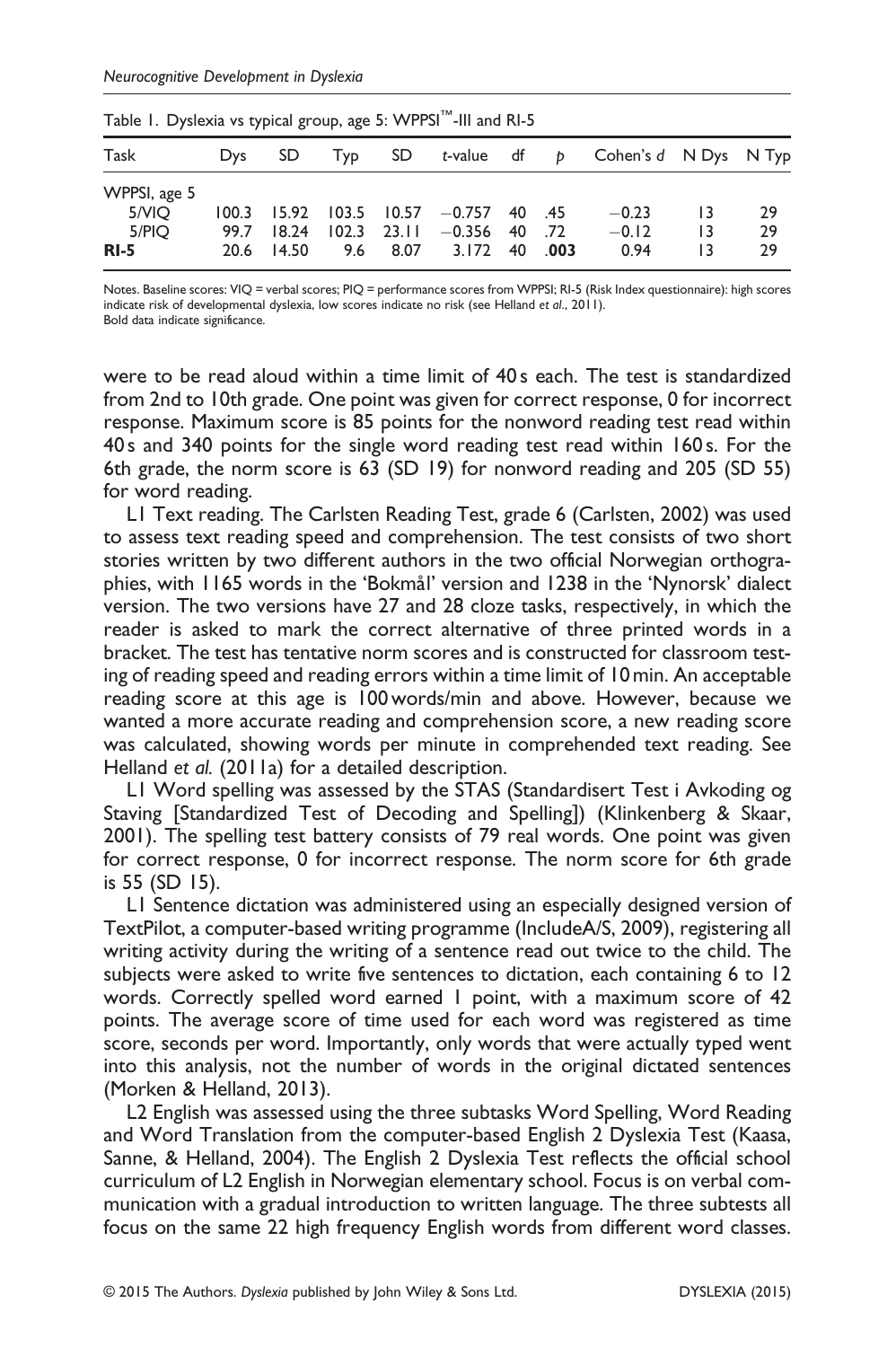Maximum score for each of the three subtests is 22 points. The assessment is compact in the sense that the selected 22 words are included in different texts assessing spelling, reading and comprehension (translation). For a more thorough analysis of the high frequency words used in the task, see Helland (2008).

In the spelling task a sentence is read aloud, followed by instructions to write a target word from the sentence in question. One point is given for each correctly spelt word.

The reading task is to read 10 different sentences for recording. Two or three words within each sentence are assessed. These are the same words as used in the spelling subtest, but the sentences are different. One point is given for each word pronounced correctly.

The task in the translation subtest is to translate the 10 sentences used in the reading subtest from English to Norwegian. One point is given for each correct translation.

Literacy sum scores. To reduce data and compensate for possible ceiling effects, the literacy scores were collapsed in the following manner: The top range score within each variable served as a 100% score. Then, for each variable, a percent score for each participant was calculated: (variable score/variable top score)  $\times$  100. Finally, each participant's mean percent score within each literacy domain (L1 Read, L1 Write and L2 Skill) was calculated, resulting in three mean sum% scores. For the writing variables (number of errors and seconds/word), low scores are top scores. Hence, scoring for these variables was reversed in order to make them comparable.

#### Neurocognitive Measures

PA was assessed by the Ringerike Material (Lyster, Tingleff, & Tingleff, 2002), which is a Norwegian test for 5–7-year-old children comparable to, i.e. The Phonological Awareness Test 2 (Robertson & Salter, 2007). The subtests Rhyme, Same phoneme (words beginning with the same phoneme) and Phoneme deletion (deletion of the first phoneme) were used. Reliability coefficient (Spearman–Brown corrected) is 0.92, 0.79 and 0.70, respectively, for the three subtests according to the manual. No validity measures are given, but the test was constructed from tests used in the well-known Bornholm project (Lundberg et al., 1988). In this context only the summed raw scores were used. Correct response was scored with 1 point, incorrect with zero points, yielding a maximum score of 31 points. The children were tested at ages 5 and 6.

STM and WM were assessed by the Digit Span task from the Wechsler Intelligence Scale for Children—Third Edition (Wechsler, 1974, 2003). The task was administered and scored according to test instructions. Raw scores from forward recall (STM) and backward recall (WM) were used because standardized scores were only available from 6 years and only as compound scores. The data collection points were at the ages of 5, 7, 8 and 11. No norms are given for separate forward and backward recall.

Visuo-spatial skills (VS) were assessed by the Rey–Osterrieth Complex Figures Test with the Copy (VS/copy) and Recall (VS/recall) subtests (Meyers & Meyers, 1995; Watanabe et al., 2005). The test was administered according to instructions, but without the 'Immediate recall' condition. The subjects were given a blank piece of paper and a pencil, and were first asked to copy the line drawing figure put in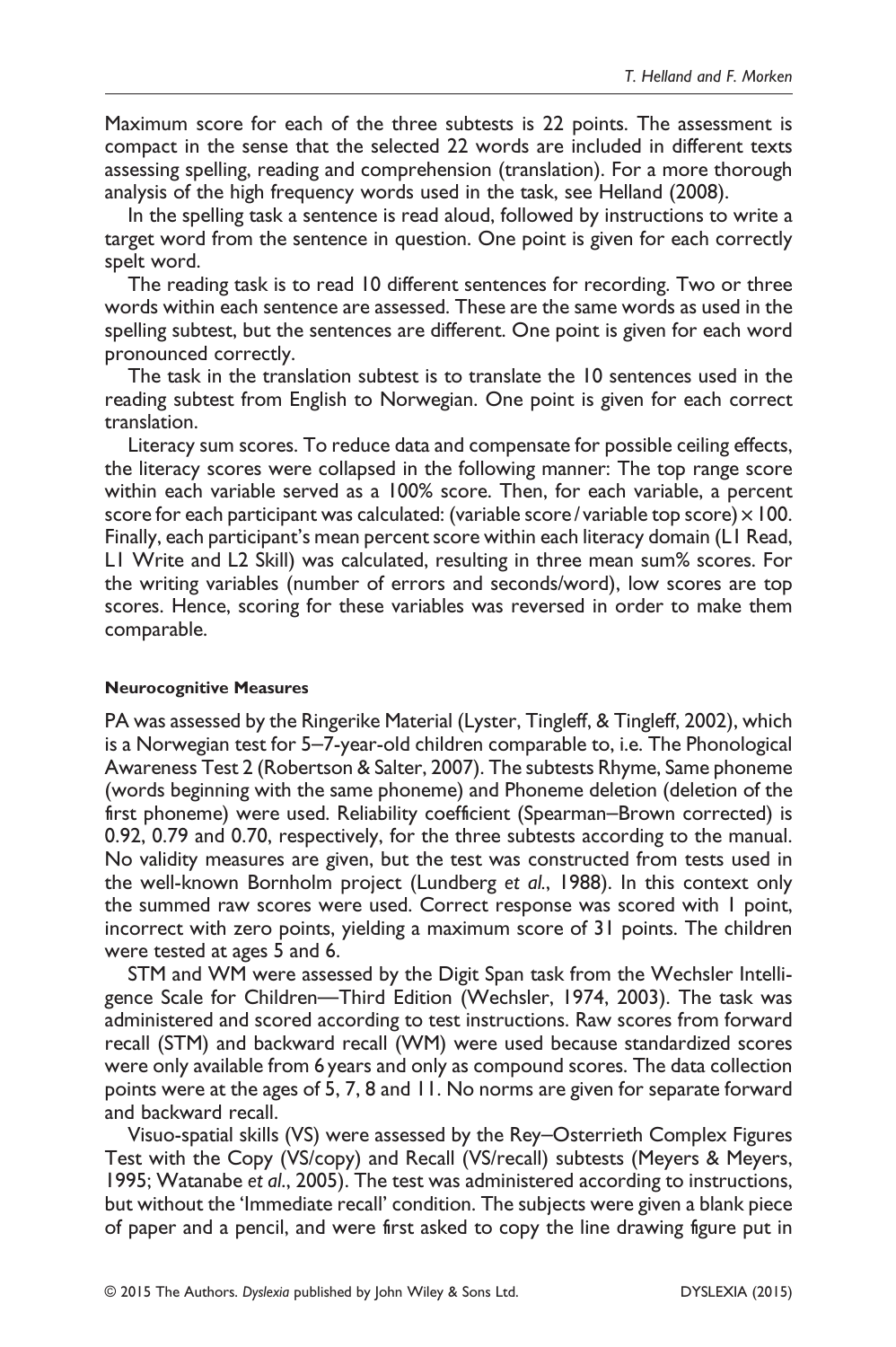front of them. After 30 min with other activities they were asked to redraw the figure from memory. The authors of the test underline that not only visuo-spatial abilities are involved in the test performance, but also other functions, such as memory, attention, planning, WM and EF. The 'VS/recall' also involves visual LTM. Each drawing is scored for the accurate reproduction and placement of 18 specific design elements, with a maximum score of 36 points for each task. The data collection points were at ages 6, 7 and 11.

RAN. To accommodate age, two different tests were used. The baseline condition of a Stroop paradigm, RAN colour/word (RAN c/w) (Hugdahl, undated version) was used when the children were 5, 6, 7 and 11 years old. In this test, the participants were shown a sheet with  $6 \times 8 = 48$  dots in different colours. The task was to name the colours as quickly and accurately as possible and was scored by timing (seconds) how long the child took to name the colour of all the dots. Timing was done using a stop-watch.

In addition, the RAN task from the STAS test battery, RAN alphanumeric (RANa/n) was used (Klinkenberg & Skaar, 2001). This task involves naming of letters and numbers in scrambled order. Scoring was done by timing how many items the child was able to name correctly within a 40 s limit. Because this test requires letter and number knowledge, the data collection points were at ages 8 and 11.

Verbal LTM was assessed by a verbal learning task. The Vaale Test (Andreassen & Øksenholt, 2009) is a standardized Norwegian equivalent to Luria's 10 word test (Christensen, 1985) and the Children's Auditory Verbal Learning Test—2 (CAVLT-2) measuring auditory verbal learning (Talley, 1993). The test contains 12 words within three categories: clothes, vehicles and animals. All words are read out to the child 10 times, and the child repeats as many words as he or she remembers for each word chain. One point was given for correct response, 0 for incorrect response. Thus, 12 points was the maximum score for each trial. In accordance with learning phases reported by the test constructors (Andreassen & Øksenholt, 2009) only the fourth phase reports LTM after 20 min without any repetition of the list. This task was used when the children were 7 and 11 years old.

Vocabulary was assessed using the British Picture Vocabulary Scale II, a receptive vocabulary test for subjects 3 to 16 years old (Dunn, Whetton, & Burley, 1997). The Norwegian version contains 12 sets with 12 tasks each (Lyster, Horn, & Rygvold, 2010). For each question, the test administrator says a word, and the subject responds by selecting the picture (from four options) that best illustrates the word's meaning. The questions sample words that represent a range of areas, as actions, animals, toys and emotions. The testing was done according to test instructions, and because Norwegian standard scores were not yet available at project start, raw scores were used, with 144 as a maximum score. One point was given for correct response, 0 points for incorrect response. Testing was done at ages 5, 6, 7 and 8.

Sentence comprehension. The Test for Reception of Grammar—Version-2 (TROG-2) (Bishop, 1989) is a receptive language test for subjects 4 to 16 of age. The test contains 80 four-choice items in each of the 20 grammatical blocks arranged in order of increasing difficulty. The test leader reads a sentence, and the subject is to point out the picture that correctly depicts the sentence. The three distractors are contrasted with the target in order to give the test leader insight into grammatical or lexical problems of the subject. The test was scored by block, with a maximum score of 20 points. The data collection points were ages 5, 6, 7, 8 and 11.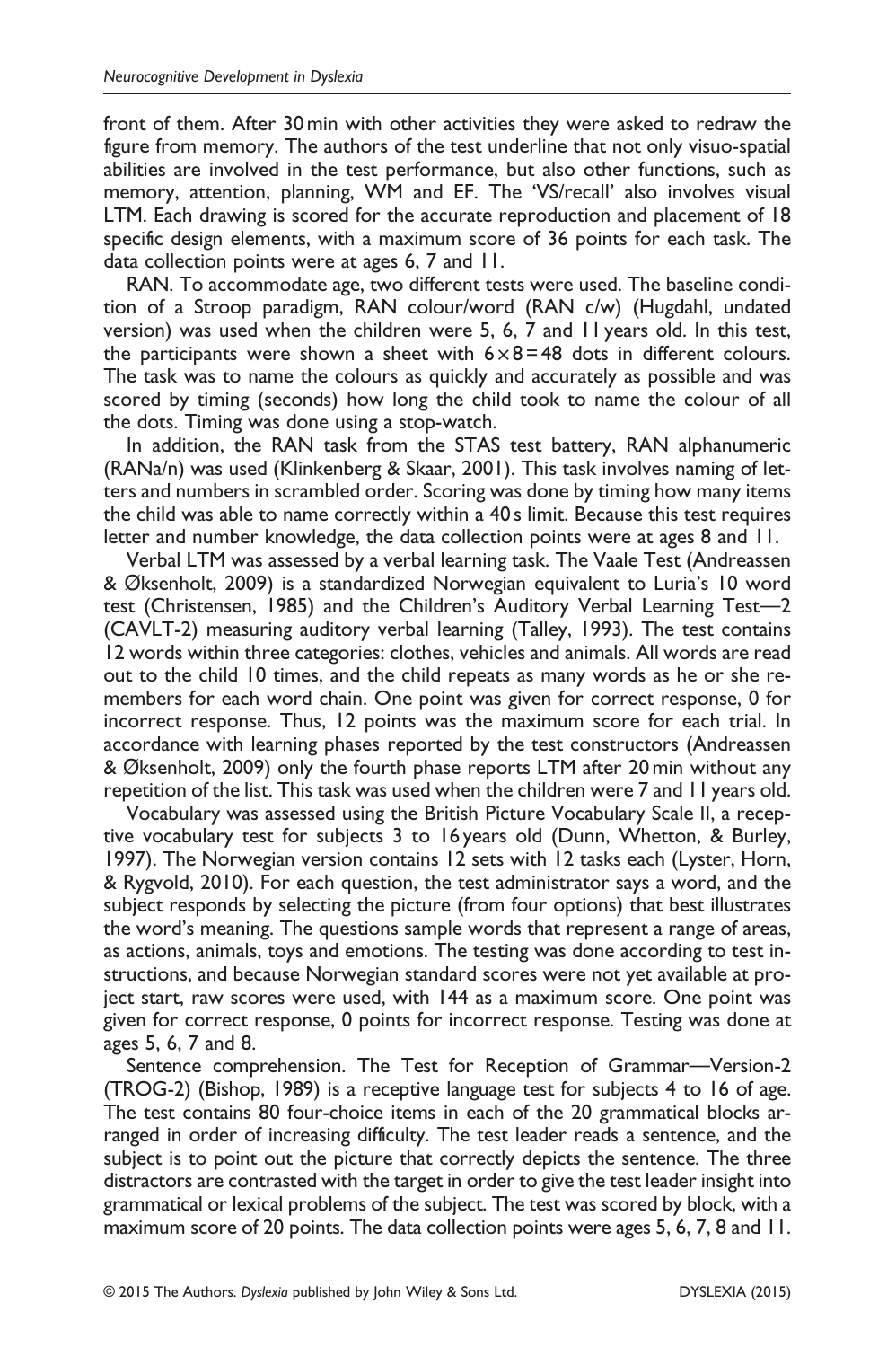#### **Procedures**

The assessments were carried out individually in the local communities, either in schools or in the offices of the Educational and Psychological Counselling Services (Pedagogisk-psykologisk tjeneste, PPT). The tests were administered by trained professionals from the local PPT, either by speech and language therapists, special needs teachers or psychologists. Scoring was done by the researchers. Principles for scoring were predetermined, and cases of doubt were discussed in team and agreed upon.

In addition, the children received periodical data-based training in accordance with national curriculums during their last months of preschool and of grade 1 (Pre-literacy stage) as well as the last months of grade 2 (Emergent literacy stage). The reasons for including these training sessions were twofold; (1) to give something back to the children as a compensation for the substantial amount of time they put into their participation, and (2) to provide the schools with updated competence as recognition for the work they put down for the project. The ethics committee would not have approved the project without the training periods, and as such this was a matter of going through with the research or not (Helland, Tjus, Hovden, Ofte, & Heimann, 2011).

#### Background Data and Design

The gender ratio (M/F) in the Dyslexia group was 5/8, and in the Typical group 16/13. One participant in the Dyslexia group and three participants in the Typical group were reported to be lefthanders. Familial dyslexia was reported in ten children in the Typical group and in eight children in the Dyslexia group.

The study is divided into Part 1 and Part 2. Part 1 assessed first the relationship between the literacy scores and the neurocognitive scores. Second, neurocognitive predictors of Literacy skills at age 11 were assessed. Part 2 assessed developmental group differences in the neurocognitive scores.

The alpha level was set to  $p < .05$ .

As can be seen in Table 1, there were no group differences in the WPPSI scores, but there were significant group differences in the RI-5 score.

Table 2 shows the literacy scores at age 11. The Dyslexia group scored significantly lower than the Typical group on all L1 and L2 literacy tasks.

#### Part 1

Two-way correlation (Pearson Product-Moment) was used to assess the relationship between the neurocognitive scores at each of the three literacy stages and the age 11 literacy scores.

To assess neurocognitive predictors of the age 11 literacy scores stepwise linear regression was used. The value of such analyses depends on the correlation between the predictor variables. If predictor variables are too closely related, they may not represent unique contributions to the explained variable R2. Because earlier research has shown that PA, VS and RAN are unique contributors in literacy (Kibby, Lee, & Dyer, 2014), and other longitudinal studies have shown that neurocognitive benchmarks in dyslexia vary by age (Dandache, Wouters, & Ghesquière, 2014) regression could be performed. The viability of a regression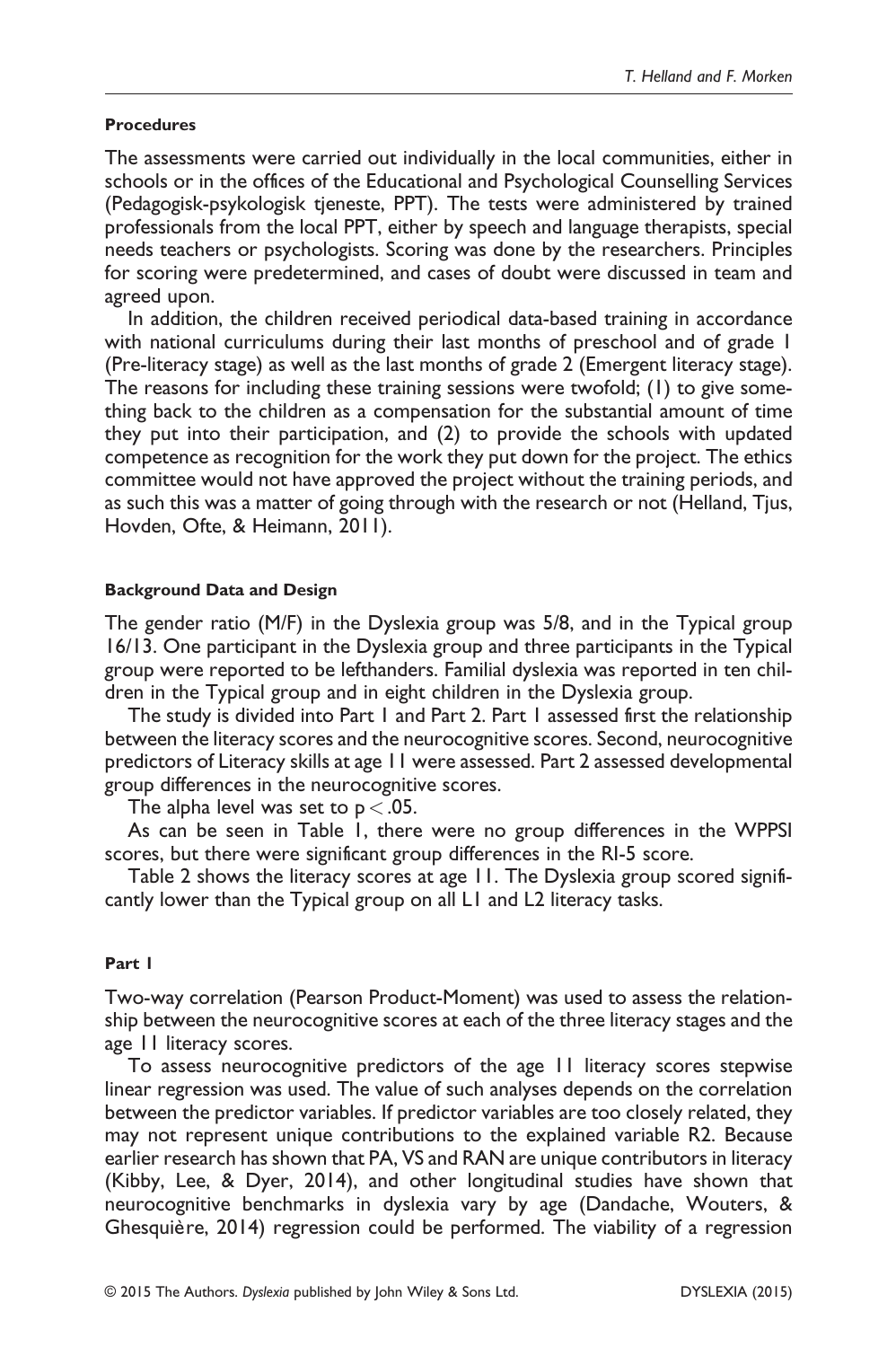#### Neurocognitive Development in Dyslexia

| Literacy scores, age 11 | Dys    | SD         | <b>Typ</b> | SD          | t-Value                         | df  | Þ    | Cohen's d N Dys N Typ |                 |    |
|-------------------------|--------|------------|------------|-------------|---------------------------------|-----|------|-----------------------|-----------------|----|
| LI Read                 |        |            |            |             |                                 |     |      |                       |                 |    |
| Read nonwords           | 48.7   | 6.01       |            |             | $63.9$ $13.94$ $-3.753$ 39 .001 |     |      | $-1.42$               | 13              | 28 |
| Read words              | 15 I.I | 23.70      | 208.I      | 40.31       | $-4.717$                        | 39. | .001 | $-1.72$               | 13              | 28 |
| Text read words/min     |        | 80.5 26.71 |            | 148.2 32.42 | $-6.558$                        | 39  | .001 | $-2.28$               | 13              | 28 |
| SUM% L1 read            | 30.5   | 5.22       | 47.7       |             | $8.28 - 6.851$                  |     | .001 | $-2.48$               | 13              | 28 |
| LI Write                |        |            |            |             |                                 |     |      |                       |                 |    |
| Word spelling correct   | 42.5   | 5.04       | 53.6       | 9.50        | $-3.949$                        | 39  | .001 | $-1.46$               | 13              | 28 |
| Sent dict errors        | 11.4   | 3.43       | 6.5        | 2.81        | 4.830                           | 39  | .001 | 1.56                  | $\overline{13}$ | 28 |
| Sent dict sec/word      | 5.2    | 2.49       | 3.8        | 1.20        | 2.518                           | 38  | .002 | 0.75                  | $\overline{13}$ | 27 |
| SUM% L1 write           | 40.5   | 10.92      | 50.4       |             | $8.08 - 3.245$                  |     | .002 | -1.03                 | 13              | 28 |
| L <sub>2</sub> English  |        |            |            |             |                                 |     |      |                       |                 |    |
| Spelling                | 6.2    | 3.22       | 12.7       | 4.30        | $-4.801$                        | 39  | .001 | $-1.70$               | 13              | 28 |
| Read words              | 14. I  | 3.38       | 18.6       | 2.66        | $-4.696$                        | 39  | .001 | $-1.50$               | $\overline{13}$ | 28 |
| Translation             | 18. I  | 2.96       | 19.8       | 1.96        | $-2.158$                        | 39  | .040 | $-0.67$               | $\overline{13}$ | 28 |
| SUM% L2 English         | 58.6   | 12.56      | 78.3       |             | $11.30 - 5.012$ 39.001          |     |      | $-1.65$               | 13              | 28 |

|  |  |  | Table 2. Dyslexia vs typical group, age 11: L1 and L2 literacy scores |  |  |  |  |
|--|--|--|-----------------------------------------------------------------------|--|--|--|--|
|--|--|--|-----------------------------------------------------------------------|--|--|--|--|

Notes. SUM% scores: see method part.

was also supported by a preliminary analysis showing that the correlation between the neurocognitive scores decreased by age.

For each of the three literacy stages, three separate analyses were performed, using the three age 11 literacy domains as criterion variables. Thus, nine separate regression analyses were performed. Predictor variables were the neurocognitive variables that correlated significantly with the L1 and L2 scores at each literacy stage (see Table 3). If less than three significant correlations were found, the variables with the highest r-value in the correlations were used. This was the case for L1 Write at the Emergent literacy stage, where 7RANc/w and 8STM were used in addition to RANa/n, and at the Literacy stage, where 11VS/recall was used in addition to 11 Sentence comprehension and 11WM.

#### RESULTS

#### **Correlations**

The two-way correlation between the neurocognitive variables at each of the three literacy stages and the three age 11 literacy scores is shown in Table 3. As can be seen, the number of significant correlations varied by domain and literacy stage, but also, the number of significant correlations decreased by age.

L1 Read scores correlated with verbal tasks from PA, STM and WM in the Preliteracy stage, with RAN and LTM in the Emergent literacy stage and with RAN, LTM and Sentence comprehension in the Literacy stage. As to the visual tasks there were significant correlations with the two VS tasks in both Pre-literacy and Emergent literacy stages, but with no correlations in the Literacy stage.

L1 Write correlated significantly with the verbal scores STM, RAN and Sentence comprehension in the Pre-literacy stage, with RAN in the Emergent literacy stage and with WM and Sentence comprehension in the Literacy stage. As to the visuo-spatial tasks a significant correlation was seen in the Pre-literacy stage with VS/recall only.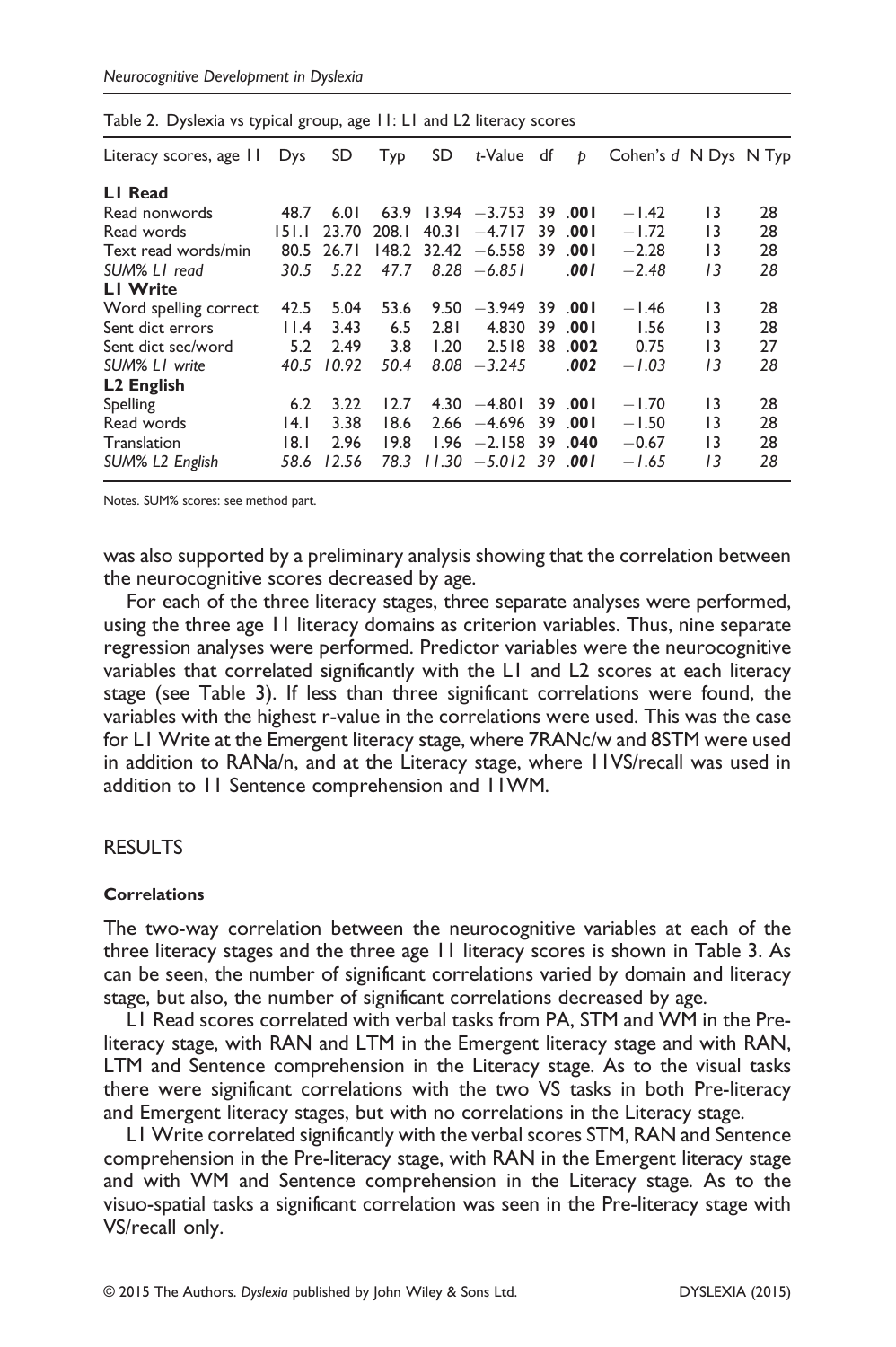| Literacy stage/neurocognitive variable |                     | Literacy domain, age 11 |                        |  |  |
|----------------------------------------|---------------------|-------------------------|------------------------|--|--|
| <b>Pre-literacy</b>                    | LI Read             | LI Write                | L <sub>2</sub> English |  |  |
| 5 PA                                   | .125                | .232                    | .433%                  |  |  |
| 6 PA                                   | $.314*$             | .295                    | .488                   |  |  |
| 5 STM                                  | $.434***$           | $.354*$                 | $.371*$                |  |  |
| 5 WM                                   | $.340*$             | .213                    | .247                   |  |  |
| 6 VS/copy                              | .454**              | .200                    | .242                   |  |  |
| 6 VS/recall                            | .490 <sup>***</sup> | $.329*$                 | .300                   |  |  |
| 5 RANc/w                               | $-.292$             | $-.438**$               | $-.239$                |  |  |
| 5 Vocabulary                           | .264                | $-.035$                 | $.332*$                |  |  |
| 5 Sent. comp.                          | .092                | $.355*$                 | $.353*$                |  |  |
| <b>Emergent literacy</b>               |                     |                         |                        |  |  |
| 8 STM                                  | .292                | .241                    | .536 <sup>****</sup>   |  |  |
| 8 WM                                   | .250                | .097                    | .188                   |  |  |
| 7 VS/copy                              | $.310*$             | .235                    | .264                   |  |  |
| 7 VS/recall                            | .350*               | .180                    | .150                   |  |  |
| 7 RANc/w                               | $-.375*$            | $-.295$                 | $-.144$                |  |  |
| 8 RANa/n                               | .493 ***            | $.423***$               | $.323*$                |  |  |
| 7 LTM                                  | .395**              | .065                    | .171                   |  |  |
| 8 Vocabulary                           | .166                | .148                    | $.363*$                |  |  |
| 8 Sent. comp.                          | $.314*$             | .210                    | $.516$ <sup>***</sup>  |  |  |
| Literacy                               |                     |                         |                        |  |  |
| <b>II STM</b>                          | .177                | .300                    | .282                   |  |  |
| <b>II WM</b>                           | .120                | $.360*$                 | $.355*$                |  |  |
| II VS/copy                             | .208                | .173                    | $-.044$                |  |  |
| II VS/recall                           | .218                | .310                    | .072                   |  |  |
| <b>II RANc/w</b>                       | .053                | $-.029$                 | .050                   |  |  |
| II RANa/n                              | .359*               | .052                    | .009                   |  |  |
| <b>II LTM</b>                          | $.370*$             | .175                    | .449 <sup>*</sup>      |  |  |
| II Sent. comp.                         | $.314*$             | .402**                  | $.371*$                |  |  |

Table 3. Correlations between neurocognitive scores and L1 and L2 literacy scores

Notes. Number in front of test name = age. PA = phonological awareness; STM = short term memory; WM = working memory; VS/copy = visuo-spatial copy; VS/recall = visuo-spatial recall; RANc/w = RAN colour/word; RAN a/n = RAN alphanumeric; LTM = long term memory; Sent. comp. = sentence comprehension. Bold data indicate significance.

 $*_{p}$  < .05.

# \*\*p < .01. \*\*\*p < .001.

L2 English correlated with verbal tasks scores only, and not with any of the visual task scores. In the Pre-literacy stage significant correlations were with PA, STM, Vocabulary and Sentence comprehension, in the Emergent literacy stage with STM, RAN, Vocabulary and Sentence comprehension, and in the Literacy stage with WM, LTM and Sentence comprehension.

#### Regression Analyses

The regression analyses are shown in Table 4.

#### Predictors of L1 Read

VS/recall emerged as a significant predictor in both the Pre-literacy and Emergent literacy stages. In the Pre-literacy stage 6VS/recall counted for 24.0% of the variance. In Emergent literacy 8RANa/n and 7VS/recall shared a variance of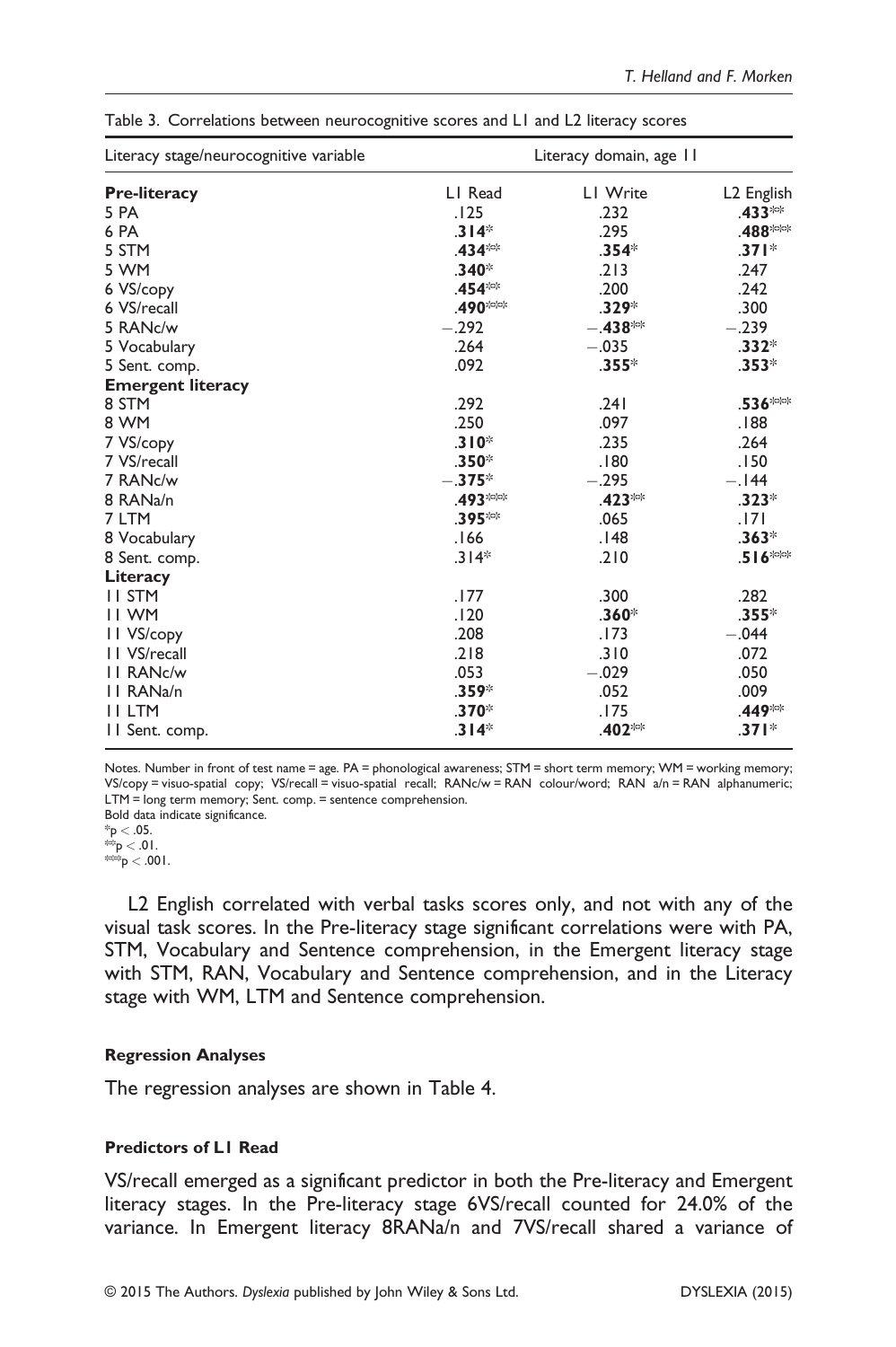| Domain                 | Stage        | Predictor                    | <b>ANOVA</b>       |      | R <sub>2</sub> | Counting for<br>variance % |
|------------------------|--------------|------------------------------|--------------------|------|----------------|----------------------------|
| LI Read                |              |                              | $F$ (df)           | Þ    |                |                            |
|                        | Pre-literacy | 6 VS/recall                  | $F(1,39) = 12.316$ | .001 | .240           | 24.0                       |
|                        | Em literacy  | 8 RANa/n (1)                 | $F(1,38) = 12.520$ | .001 | .248           | 24.8                       |
|                        |              | 7 VS/recall (2)              | $F(2,37) = 9.359$  | .001 | .336           | 8.8                        |
|                        | Literacy     | <b>II LTM</b>                | $F(1,37) = 5.869$  | .020 | .137           | 13.7                       |
| LI Write               |              |                              |                    |      |                |                            |
|                        | Pre-literacy | 5 RANc/w                     | $F(1,39) = 9.244$  | .004 | .192           | 19.2                       |
|                        | Em literacy  | 8 RANa/n                     | $F(1,38) = 10.054$ | .003 | .209           | 20.9                       |
|                        | Literacy     | $\vert$ Sent. comp $\vert$ ) | $F(1,38) = 7.338$  | .010 | .162           | 16.2                       |
|                        |              | $II$ WM $(2)$                | $F(2,37) = 7.033$  | .003 | .275           | 11.3                       |
| L <sub>2</sub> English |              |                              |                    |      |                |                            |
|                        | Pre-literacy | 6 PA                         | $F(1,35) = 7.910$  | .008 | .189           | 18.9                       |
|                        | Em literacy  | 8 STM (1)                    | $F(1,35) = 15.299$ | .001 | .287           | 28.7                       |
|                        |              | 8 RANa/n (2)                 | $F(2,37) = 12.582$ | .001 | .405           | 11.8                       |
|                        | Literacy     | <b>IILTM</b>                 | $F(1,37) = 9.398$  | .004 | .203           | 20.3                       |

Table 4. Linear regression analyses (stepwise) measuring the contribution of neurocognitive scores of literacy scores at each stage

Notes. Variables entered in the model were the neurocognitive variables that correlated significantly with the Baseline 2 scores, see Table 4. In L1 Write the two variables closest to significant correlation, 7 RANc/w and 8 STM, were entered for the Emergent literacy stage analyses and 11 VS/recall was entered for the Literacy stage.

33.6%. 8RANa/n counted for the largest variance in the Emergent literacy stage (24.8%), while VS/recall counted for 8.8% of the variance. In the Literacy stage 11LTM counted for 13.7% of the variance.

#### Predictors of L1 Write

5RANc/w emerged as a significant predictor at the Pre-literacy stage, counting for 19.2% of the variance, while 8RANa/n counted for 20.9% of the variance it the Emergent literacy stage. At the Literacy stage 11Sentence comprehension counted for 16.2% of the variance, while 11WM counted for 11.3% of the variance.

#### Predictors of L2 English

In the Pre-literacy stage 6PA counted for 18.9% of the variance. In the Emergent literacy stage 8STM counted for 28.7% of the variance and 8RANa/n for 11.8% of the variance. In the Literacy stage 11LTM counted for 20.3% of the variance.

#### Summary: Part 1, Correlations and Predictors

All the neurocognitive variables correlated significantly with the age 11 literacy scores, but the significance differed by literacy domain (L1 Read, L1 Write and L2 English), and by literacy stages. This tendency was also seen in the regression analyses. In the Pre-literacy stage the emerging predictors were VS/recall in L1 Read and RAN in L1 Write, and PA in the L2 English. In the Emergent literacy stage RAN emerged as the significant predictor of all three domains, with an addition of VS/recall in L1 Read and STM in L2 English. In the Literacy stage LTM was a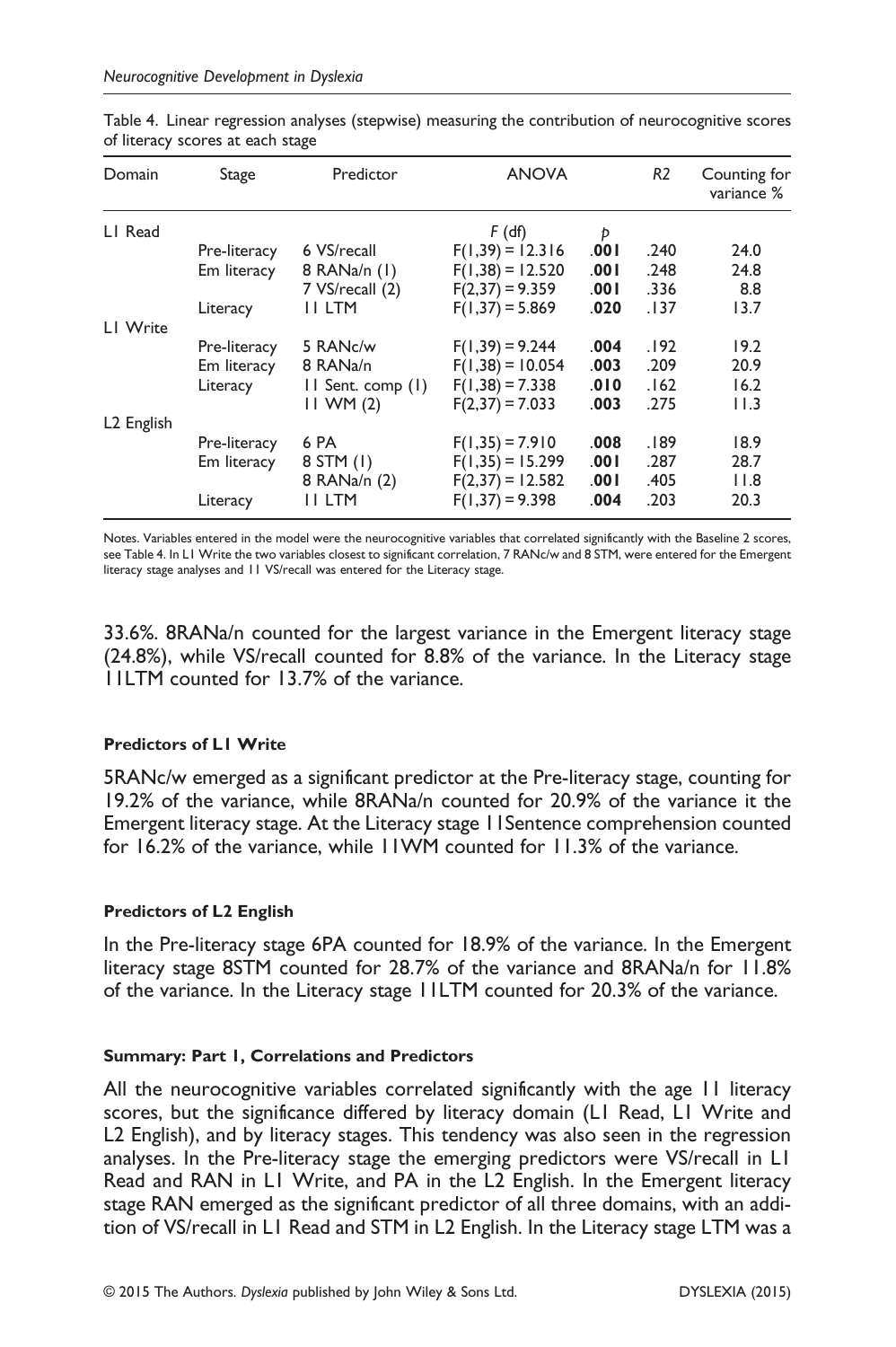significant predictor of L1 Read and L2 English. Sentence comprehension and WM were significant predictors of L1 Write.

## Part 2

### Longitudinal neurocognitive scores by group

For group comparisons and longitudinal analyses the neurocognitive tests were subjected to repeated measures ANOVA with the design test scores by Group (Dyslexia, Typical) by Age. Not all tests were used at each assessment point. This was due to the total amount of tests for each child (they were also tested with other tasks not reported here), and due to the age standardization of the tests. Significant effects from ANOVA were followed up by Fisher's LSD test. In addition, two-tailed t-tests (Typical vs Dyslexia) were executed for each test point.

### **Results**

### Repeated measures ANOVA and t-tests

Repeated measures for all neurocognitive tasks are shown in Figure 1. For all repeated measures analyses there were significant effects of age  $(p < .0001)$ . Effects of Group  $(p < .05)$  were seen in STM, WM, VS/copy, RAN c/w and RAN  $a/n$ . Tendencies (effects  $p = .06 - .10$ ) were seen in PA, VS/recall, LTM and Sentence comprehension, but not in Vocabulary.

Cross-sectional t-test (two-tailed) showed that the effects of Group were mainly because of significant differences in the Pre-literacy and Emergent literacy stages, i.e. between ages 5 and 8. At age 11 (Literacy stage) these significant differences disappeared in all tasks, except for in RANa/n and a close to significance in Sentence comprehension, However, when using one-tailed t-test significance was reached ( $p < .05$ ), and Cohen's d ranged in the four age tests from .54 to 0.69. Similarly, in STM, age 7, when using one-tailed t-test significance was reached  $(p < .05)$ , and Cohen's d was 0.74, which is defined to be in the area medium to large.

#### Summary: Part 2, Neurocognitive Development by Age

The neurocognitive scores improved by age in both groups, and the scores of the Dyslexia group were in general significantly lower than the Typical group. The group differences seen in the Pre-literacy and Emergent literacy stages declined in the Literacy stage, and were only seen in RANa/n.

# **DISCUSSION**

In the present study we first wanted to assess the correspondence between benchmark neurocognitive skills in dyslexia across the Pre-literacy, Emergent literacy and Literacy stages and literacy skills defined by the three domains L1 reading, L1 writing and L2 English at age 11. Second, at each of the three stages of age 11 literacy skills we wanted to find valid neurocognitive precursors. Third, we wanted to compare the neurocognitive development in the Dyslexia group and the Typical group across the three stages of L1 and L2 literacy acquisition. In sum a complex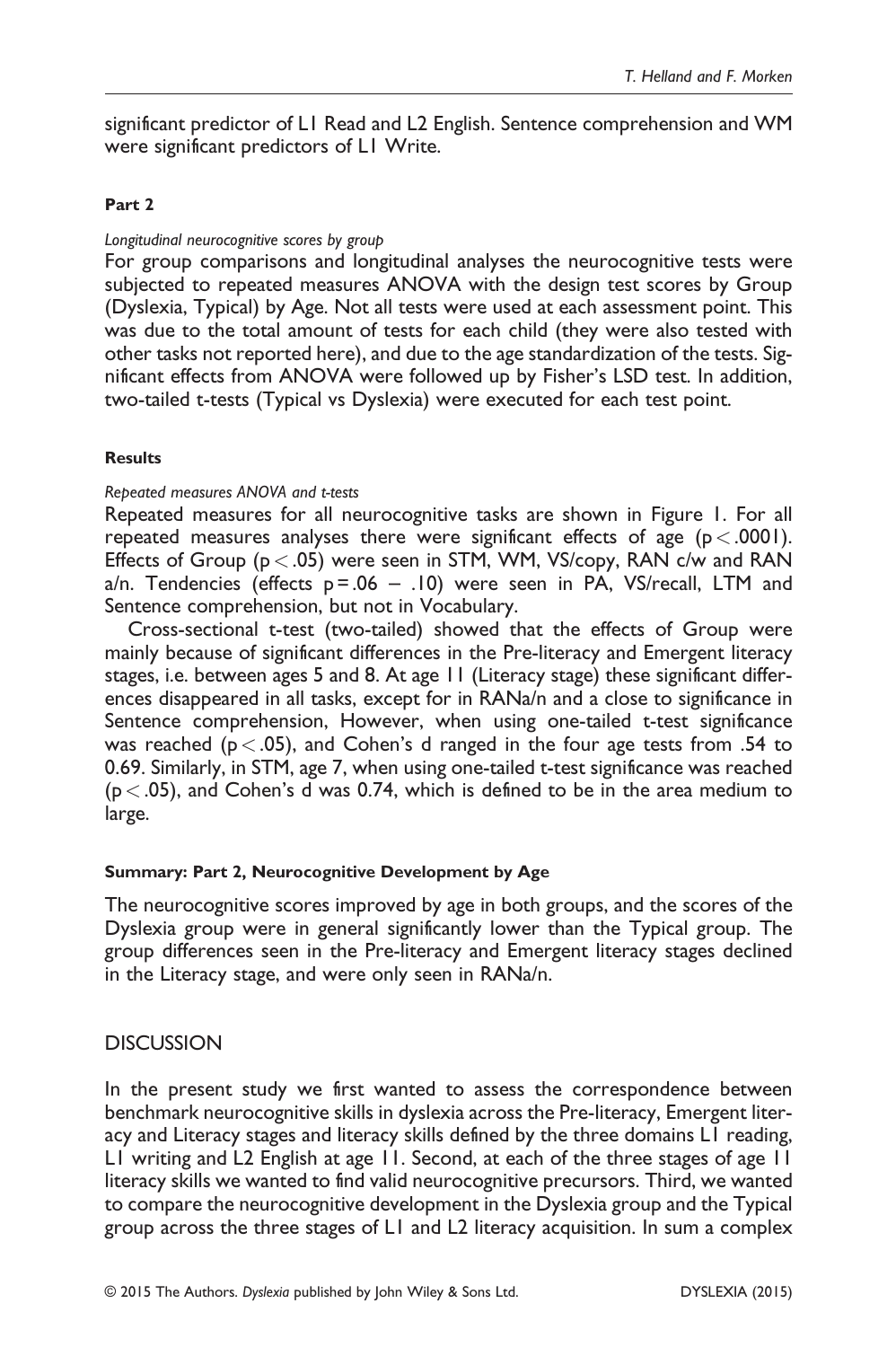

Notes. Significant differences (two-tailed t-test) marked with \*Dys < Typ\*: p<.05; \*\*: p<.01; \*\*\*:  $p$ <.001. Significant differences (one-tailed t-test) marked with (\*). Dys < Typ\*:  $p$ <.05 (\*)where Cohen's d on Sentence comprehension ranged in the four age tests from .54 to 0.69 and on STM, age 7, Cohen's d was 0.74. Abbreviations as in Table 3.

Figure 1. Repeated measures ANOVA by group. Solid line: Dyslexia group, dotted line: Typical group. Notes. Significant differences (two-tailed t-test) marked with \* Dys < Typ\*: p < .05; \*\*:  $p < .01$ ; \*\*\*:  $p < .001$ . Significant differences (one-tailed t-test) marked with (\*). Dys < Typ\*: p < .05 (\*) where Cohen's d on Sentence comprehension ranged in the four age tests from .54 to 0.69 and on STM, age 7, Cohen's d was 0.74. Abbreviations as in Table 3.

developmental picture emerged, which may explain how outcome differences in dyslexia research could be understood. This complex picture is first tentatively illustrated by a model as shown in Figure 2.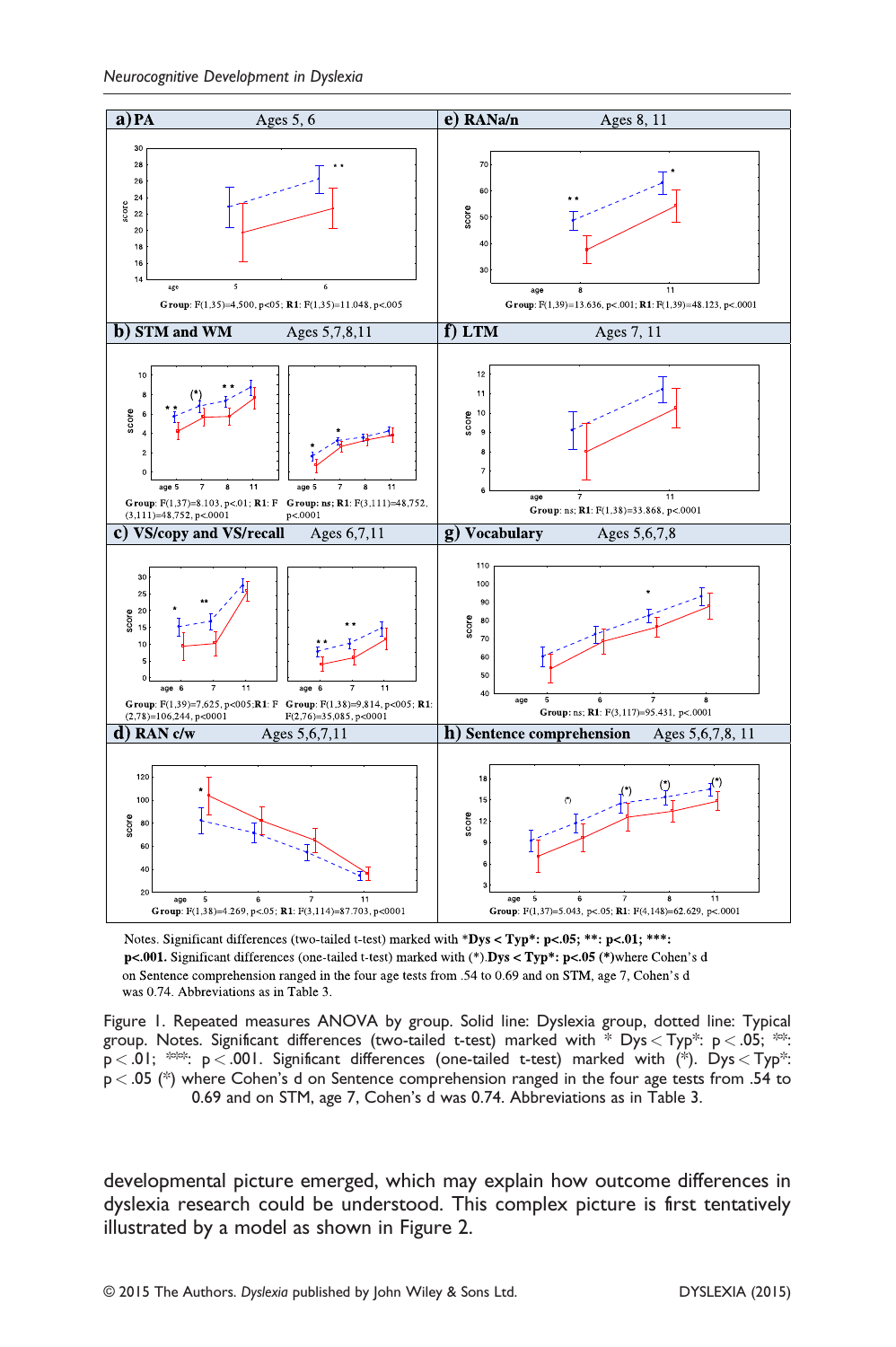| <b>STAGE</b>           | Pre-literacy | <b>Emergent literacy</b> | Literacy       |  |  |
|------------------------|--------------|--------------------------|----------------|--|--|
|                        |              |                          |                |  |  |
| Domain                 |              | <b>Predictors</b>        |                |  |  |
| L1 Read                | VS/recall    | RAN, VS/recall           | <b>LTM</b>     |  |  |
| L1 Write               | <b>RAN</b>   | <b>RAN</b>               | Sent. comp, WM |  |  |
| L <sub>2</sub> English | PA           | STM. RAN                 | <b>LTM</b>     |  |  |

Figure 2. A model of neurocognitive and literacy development and significant predictors at each literacy stage. Greylines illustrate collapsed literacy scores; coloured lines illustrate collapsed neurocognitive scores. Solid lines: Dyslexia group; dotted lines: Typical group. Abbreviations as in Table 4.

The coloured lines illustrate how the neurocognitive scores developed from showing a significant gap between the groups in the Pre-literacy and Emergent literacy stages to displaying only minor differences between groups in the Literacy stage. Parallel to this development the grey lines illustrate how the Dyslexia group gradually fell behind the Typical group as to literacy skills, even if they had gained functional, but not very effective, literacy skills at this age. The development is discussed by literacy stage.

#### Pre-Literacy and Emergent Literacy Stages

#### VS/recall in L1 Read

In the Pre-literacy stage visuo-spatial memory emerged as the most prominent predictor of reading skills at age 11. This was surprising seeing that the role of the VS in dyslexia has been controversial; it has been acknowledged (Boder, 1973), debated (Vellutino, 1978), rejected (Vellutino et al., 2004), and revitalized (Stein & Walsh, 1997; Valdois et al., 2012). Most studies have not considered VS as essential to pre-school language development or language impairment. However, that the VS/recall variable in the Pre-literacy stage emerged as especially important for later L1 reading skills is in line with the earlier reported tendency of younger children to remember pictorial information in visual and not verbal formats (Gathercole & Baddeley, 1993), and the findings of Huestegge et al. who found a deficit in visual LTM in older dyslexic children (Huestegge, Rohrßen, von Ermingen-Marbach, Pape-Neumann, & Heim, 2014).

This finding is also in line with our retrospective analyses of cortical thickness and neuroanatomical precursors in the Dyslexia and Typical groups at age 6, indicating that dyslexia could be caused by structural deficiencies in the lower-level networks responsible for auditory and visual processing and core EF, and not from impaired literacy functions (Clark et al., 2014). In sum this shows that more attention should be given to VS in the Pre-literacy stage both in research and clinical work.

#### RAN in L1 Write, L1 Read and L2 English

The early predictive value of the RAN scores as seen here is in line with much dyslexia research, however mainly reported in impaired reading (Denckla & Cutting, 1999; Kirby et al., 2010; Norton & Wolf, 2012). In both the Pre-literacy and Emergent literacy stages RAN turned out to be the sole significant predictor of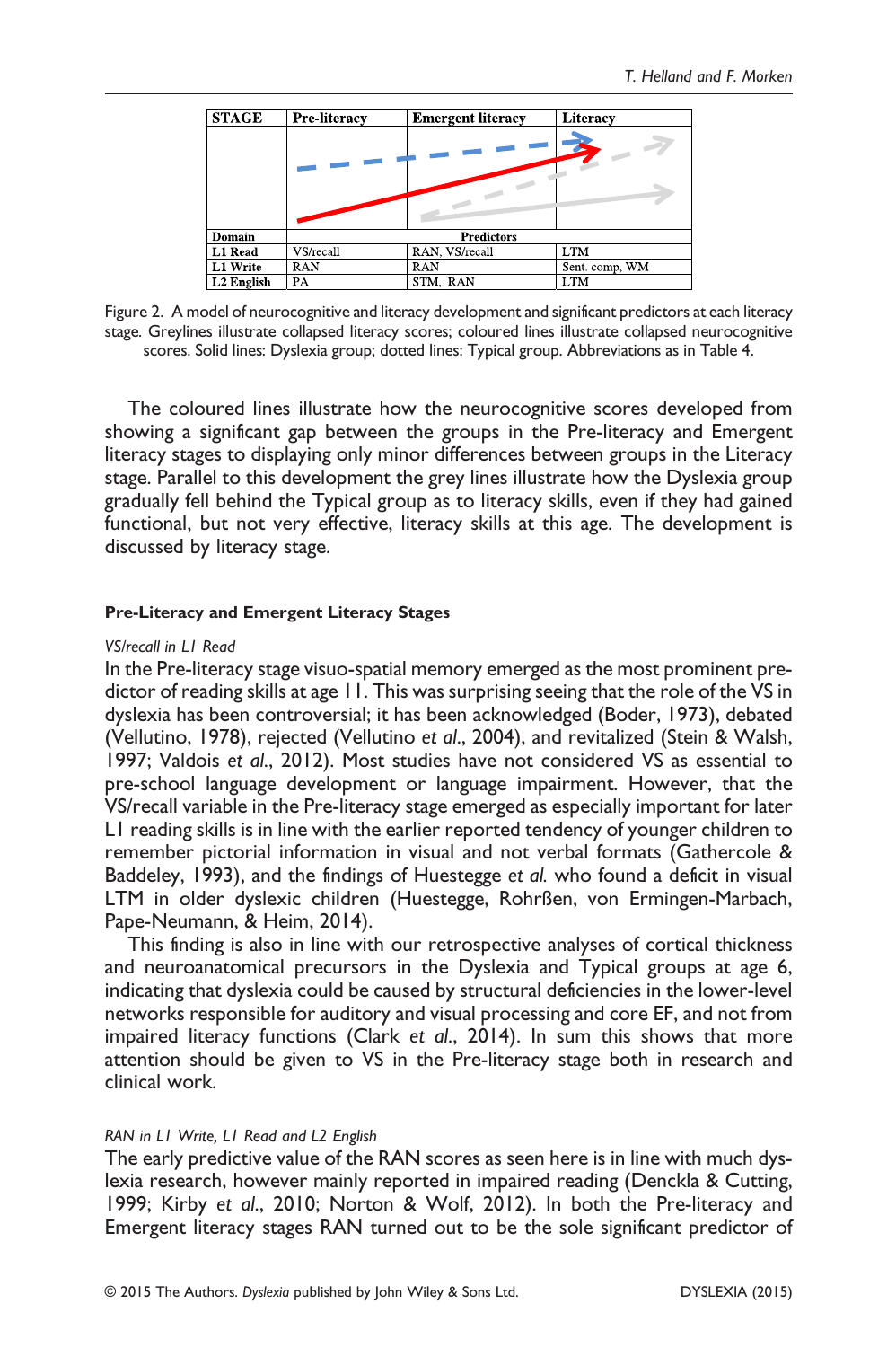L1 Write, but also of L1 Read and L2 English in the Emergent literacy stage. This is in line with other reports on writing in both children and adults with dyslexia (Berninger, Nielsen, Abbott, Wijsman, & Raskind, 2008) and with reports from other orthographies (Yeung, Ho, Chan, & Chung, 2014). Interestingly, Amtmann et al. found a relationship between spelling and RAN, also indicating that RAN training and spelling should go hand in hand (Amtmann, Abbott, & Berninger, 2008).

### PA and STM in L2

PA has for long been seen as the core at-risk factor of dyslexia. Phonology is the study of sound systems of individual languages, and of the nature of such systems generally (Matthews, 1997). A striking result in the present study was PA as a predictor at the Pre-literacy stage of L2 English, and not of L1 Norwegian. In the Emergent literacy stage STM appeared as the best L2 predictor. PA was not tested at this stage, but in the literature STM is often seen as under the phonological skills umbrella (Melby-Lervåg, Lyster, & Hulme, 2012), or as a cause of phonological skills (Tønnessen & Uppstad, 2015; Uppstad & Tønnessen, 2007). Learning a new language puts demands on the perception and production of unfamiliar phonemes. English contains several phonemes that are unfamiliar in Norwegian, such as / $\theta$ / as in 'think', / $\delta$ / as in 'this', /w/ as in 'wind', /z/ as in 'zoo', / $\frac{1}{3}$ / as in 'just' and  $\frac{1}{3}$  as in 'genre'. This difference may be one way of explaining the impact of PA and STM in English as L2. The impact of impaired PA and STM on writing in a highly irregular orthography like English cannot be evaluated at this stage, because the focus in schools is on oral L2 language according to school curriculum. Still, one may infer that low PA and STM scores in the Pre-literacy and Emergent literacy stages have major consequences for later L2 English reading and writing competence. Also, this is an indication that PA in reading and writing acquisition is sensitive to orthography, rather than a universal benchmark of dyslexia. A bit surprising was the lack of VS as a predictor of a deep orthography as L2 English. However, as described in the introductory part, the focus on oral communication and pragmatics in the elementary school may explain this finding. This picture may change in high school, when reading and writing in English become main parts of the curriculum.

#### Literacy Stage

#### LTM, sentence comprehension and WM

In the present study LTM emerged as a predictor of both L1 Read and L2 English in the Literacy stage. As described earlier, at this stage reading and writing are expected to be tools for academic learning, and not skills to be learned in themselves any more. Both text reading and second language learning build on linguistic recognition and memory, defined as components of the episodic buffer (Baddeley, 2000). Likewise, learning the highly irregular correspondence between phonemes and graphemes of the English orthography requires a high number of repetitions to be stored in LTM. Usually, children with dyslexia read and write less than typical children, and thus their statistical learning process is slower both as to vocabulary and spelling acquisition.

Sentence comprehension and WM emerged as predictors of L1 writing skills at the Literacy stage. The writing score was based on single word and sentence dictation, and the scoring included both a product (spelling and semantic errors)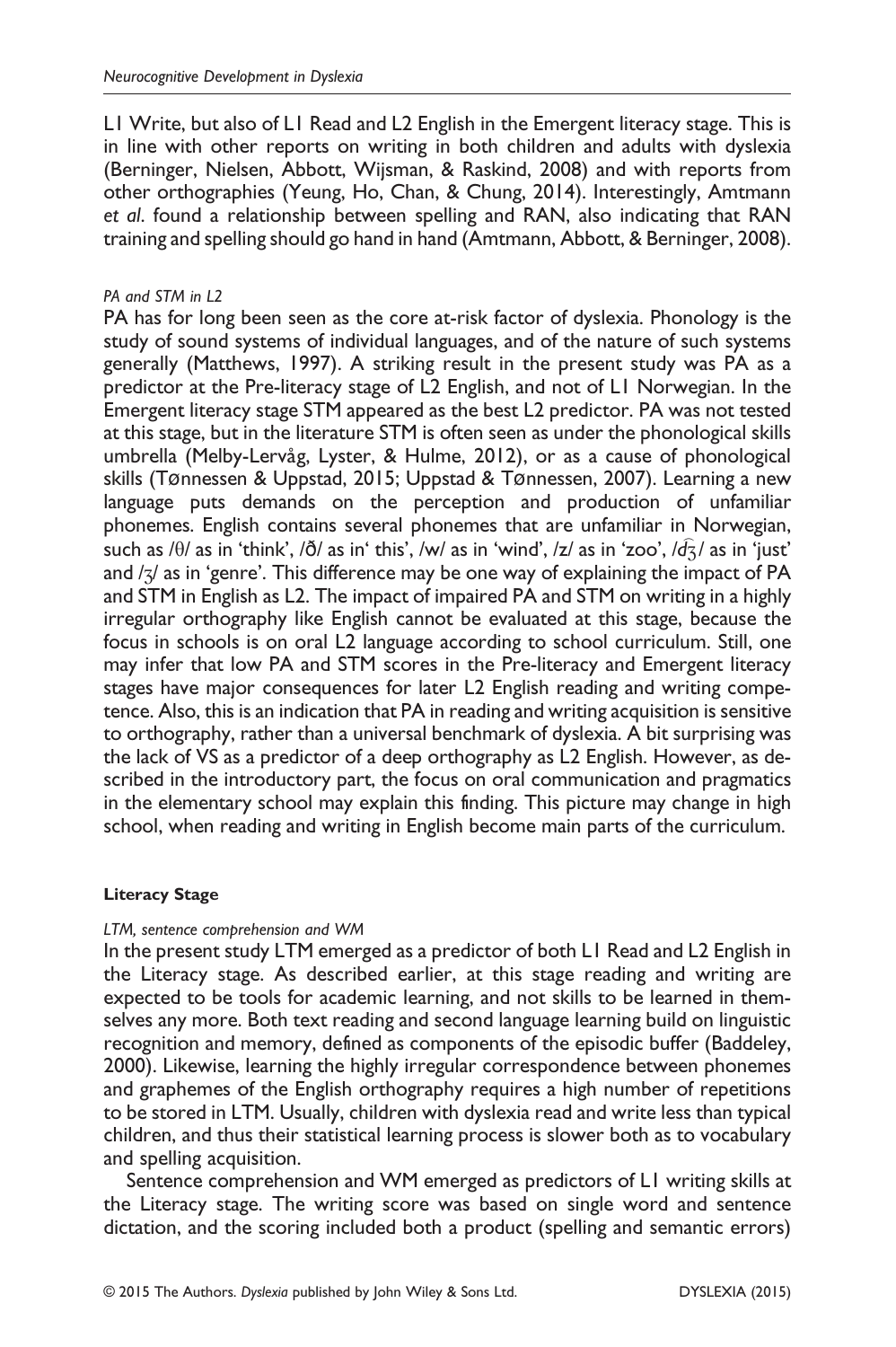and a process score (transcription fluency and revisions) (Morken & Helland, 2013). The writing of free narratives was not assessed here. Because the longitudinal group differences were minor in these three neurocognitive variables (WM, LTM and Sentence comprehension), it would be of interest to assess these variables in more demanding literacy tasks like text reading and compositional writing.

In a previous fMRI-study of a subgroup of these children (Morken et al., 2014), we investigated the effect of increasing literacy demands upon reading-related neuronal activation. We found that the dyslexia group responded with relatively increased activity in areas that are associated with sentence comprehension and processing, as well as higher cognitive functions such as for example attention and language monitoring, rather than in the reading network (see e.g. Dehaene, 2009; Sandak, Mencl, Frost, & Pugh, 2004) per se. We interpreted this as reliance upon compensatory mechanisms in the dyslexia group, increasing with task complexity. This held for both specifically linguistic functions and for more general neurocognitive functions important for language processing. These findings support the need for more research into the effect of neurocognitive skills on performance in higher-level literacy tasks.

# CONCLUDING REMARKS

It may seem contradictory that the group differences in the literacy scores increased by literacy stage, while the group differences in the neurocognitive scores decreased by literacy stage. According to earlier research, learning to read changes brain responses in the visual occipital areas and the language network in the left hemisphere (see i.e. Dehaene et al. (2010) and Carreiras et al. (2009)). Analogous to this, adult illiterates are shown to have improved their phonological skills after having learned to read and write (Morais, 1991). It is reasonable to assume that literacy training in itself interacted with and improved the children's neurocognitive skills. Hence, at age 11 the relatively low literacy scores in the Dyslexia group could be explained by the early impairments in visuo-spatial memory, RAN (in L1), and PA and STM (in L2) in the Pre-literacy and Emergent literacy stages. The present findings could therefore underline the importance of detecting early at-risk signs followed by evidence-based training.

Initially it was pointed out that dyslexia is characterized by a number of neurocognitive deficits. Leaning on well accepted neurocognitive benchmarks in dyslexia the longitudinal approach in the present study shed new light on how these benchmarks change and interact with developing literacy skills. Our results support many of the earlier findings reported in the introduction, but the longitudinal analyses also brought some unexpected results. One reason could be found in the longitudinal design. As proposed by Goswami, our developmental design has been within a neuroconstructivist framework, and a low-level impairment has been identified at a Pre-literacy stage, giving a basis for the understanding of the development of higher-level cognition (Goswami, 2003, 2008). Another reason may be that dyslexia most often is defined by reading impairment, while it in the present study was defined by both L1 and L2 reading and writing competence. The novelty was that each of these domains exhibited different neurocognitive developmental patterns.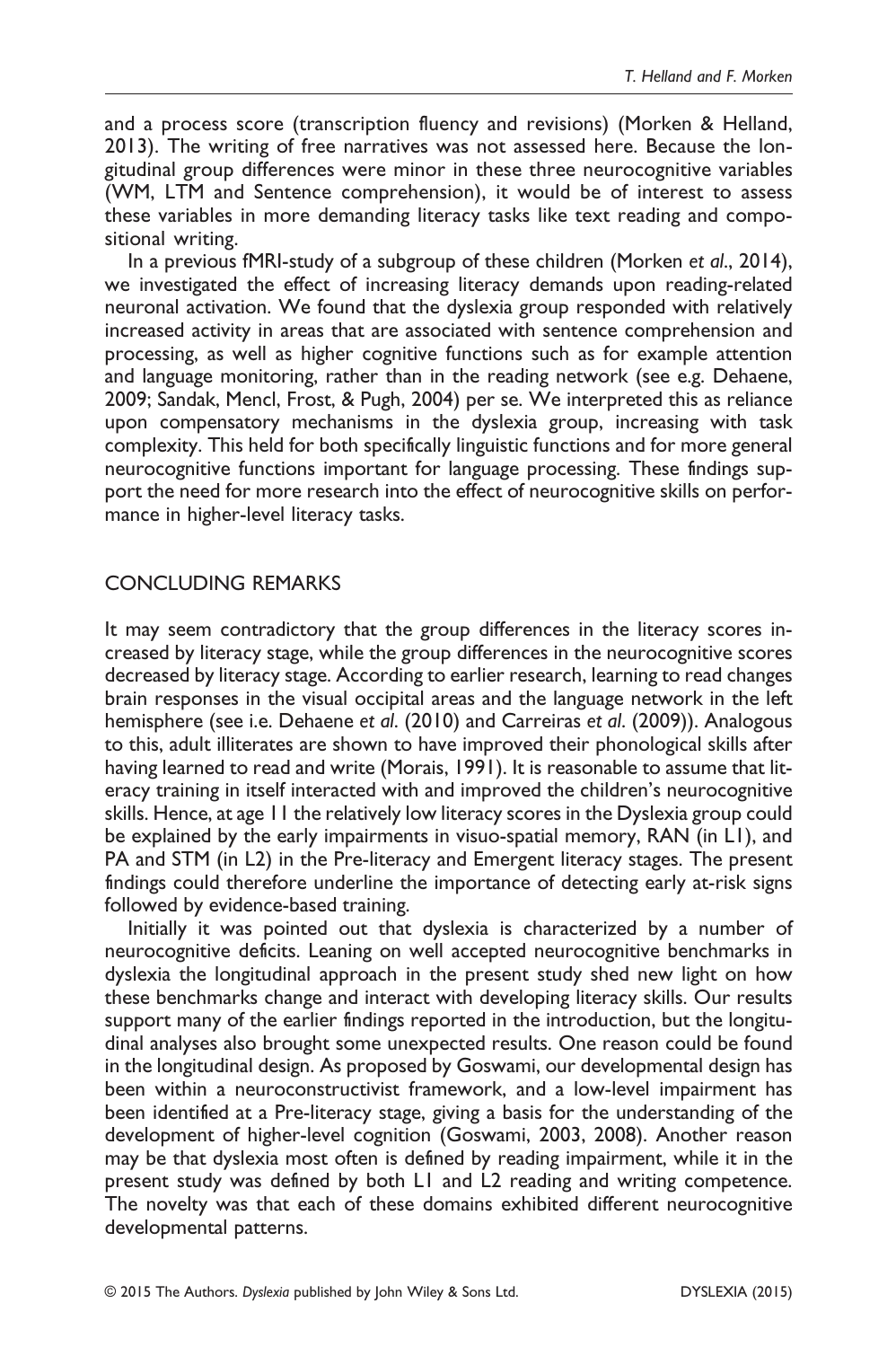The longitudinal approach also showed a neurocognitive development which can be framed within the Model of Working Memory (Baddeley, 2000). In the Pre-literacy and the Emergent literacy stages impairments were seen within the phonological loop and visuo-spatial sketchpad, and in the Literacy stage impairments were seen within the episodic buffer. A biological framework was first that our neurocognitive findings corresponded with our retrospective analyses of cortical thickness at age 6, indicating that dyslexia most probably is caused by structural deficiencies in the lower-level networks responsible for auditory and visual processing and core EF, and not from impaired literacy functions (Clark et al., 2014). Second, the cortical overactivation seen in the Dyslexia group at age 11 (Morken et al., 2014) support reliance upon linguistic and non-linguistic neurocognitive functions in more complex literacy tasks, even in the Literacy stage when an acceptable level of proficiency has been reached. Also, seen within this framework the precursors went from lower-level to higher-level cognitive functions.

Both the correlative and comparative group designs showed normalization of neurocognitive functions by age. This implies that the impaired neurocognitive scores in the Pre- and Emergent literacy stages should be seen as early endophenotype precursors of the development of dyslexia. The fact that both groups received training in the early phases of the project (Helland et al., 2011) may seem confounding from a scientific point of view. However, if a demanding research project involving children is to be implemented in a pedagogical setting, it must have a face value to the participants. This means that the research project has to be meaningful to the involved schools, teachers, children and parents. Even though the training may have facilitated and prepared the brain's networks for learning to read and write, the literacy differences between the groups remained highly significant. The present findings should therefore underline the importance of detecting early at-risk signs followed by evidence based training.

Thus, further studies and clinical assessments should most of all focus on these early, lower-level neurocognitive functions, both for early detection and for early intervention in children at-risk of developmental dyslexia.

Practitioner Points:

- Pre-literacy, Emergent literacy and Literacy stages showed different neurocognitive patterns in accordance with domain (L1 read, L write, L2 English)
- In the Pre-literacy stage visuo-spatial skills predicted L1 reading, RAN predicted L1 writing and PA predicted L2 English
- In the Emergent stage RAN predicted all three domains. Also, visuo-spatial skills predicted L1 reading and STM predicted L2 English
- In the Literacy stage LTM predicted L1 reading and L2 English, while Sentence comprehension and WM predicted L1 writing
- This development from lower to higher level neurocognitive precursors should be accounted for in dyslexia assessments

# ACKNOWLEDGEMENTS

The project was supported by grants from the University of Bergen, Statped Vest, the Norwegian Research Council and the municipalities Haugesund, Kvinnherad, Førde and Fræna.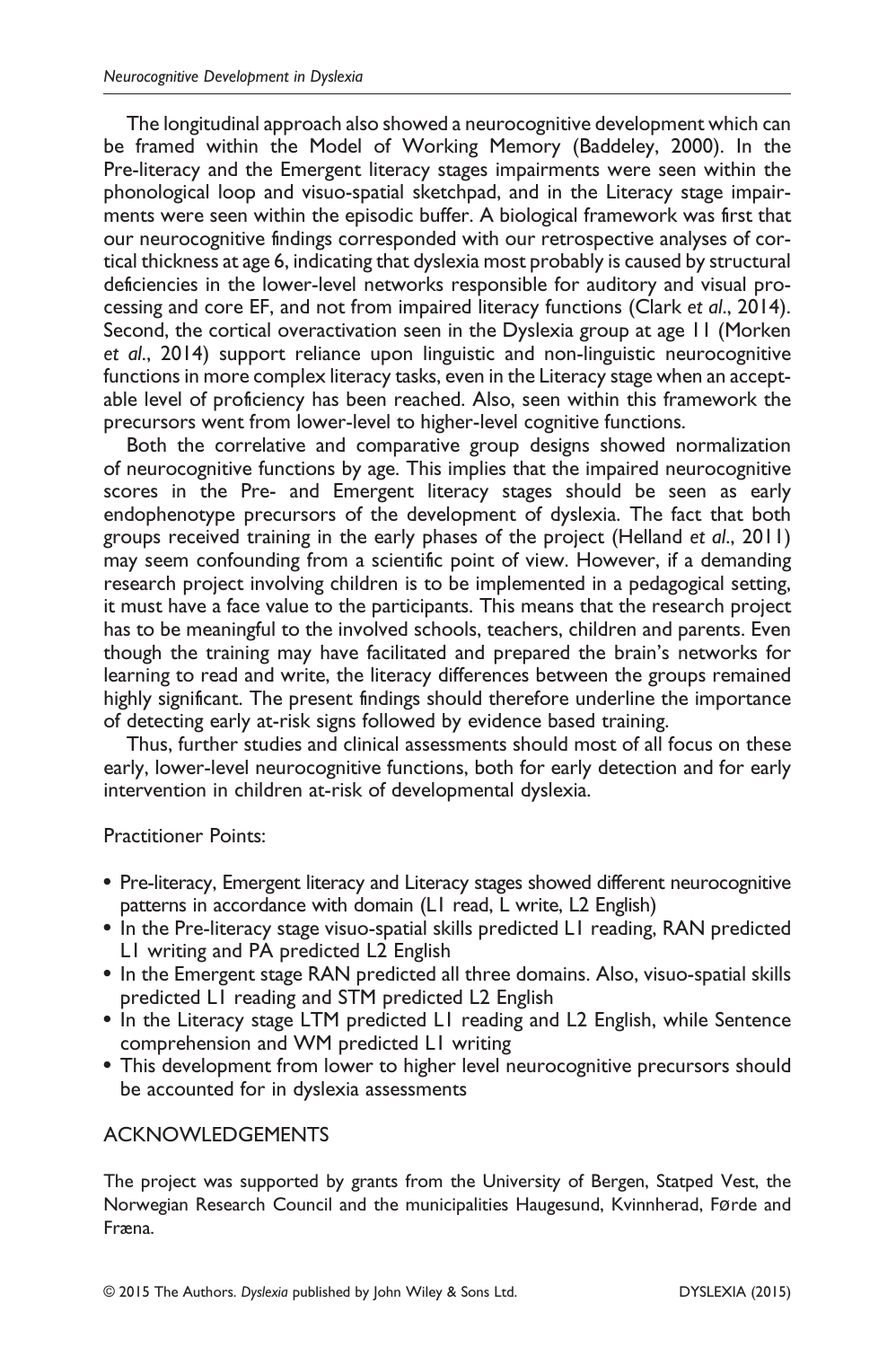#### **REFERENCES**

Amtmann, D., Abbott, R. D., & Berninger, V. W. (2008). Identifying and predicting classes of response to explicit phonological spelling instruction during independent composing. Journal of Learning Disabilities, 41(3), 218–234. doi:10.1177/0022219408315639.

Andreassen, T. H., & Øksenholt, S. I. (2009). Våletesten [the vaale test]. Keisertveien 35, 3135 Torud: (Available from: [http://www.våletesten.no\)](http://www.våletesten.no).

APA (1994). DSM-IV. Diagnostic and statistical manual of mental disorders. Washington, DC: American Psychiatric Association.

Baddeley, A. D. (2000). The episodic buffer: A new component of working memory? Trends in Cognitive Sciences, 4, 417–423.

Baddeley, A. D. (2003). Working memory and language: An overview. Journal of Communication Disorders, 36(3), 189–208. doi:10.1016/S0021-9924(03)00019-4.

Baddeley, A. D., & Hitch, G. (1974). Working memory. In G. A. Bower (Ed.), The psychology of learning and motivation (Vol. 8, pp. 47–89). New York: Academic Press.

Beneventi, H., Tønnesen, F. E., & Ersland, L. (2009). Dyslexic children show short-term memory deficits in phonological storage and serial rehearsal: An fMRI study. International Journal of Neuroscience, 119, 2017–2043. doi:10.1080/00207450903139671.

Berninger, V. W., Nielsen, K. H., Abbott, R. D., Wijsman, E., & Raskind, W. (2008). Writing problems in developmental dyslexia: Under-recognized and under-treated. Journal of School Psychology, 46(1), 1–21. doi:10.1016/j.jsp.2006.11.008.

Bishop, D. V. M. (1989). Test for reception of grammar. In 2008 Norwegian translation by Solveig-Alma Lyster (2nd ed.). Manchester: University of Manchester: The Author, Age and Cognitive Research Centre.

Bishop, D. V. M., & Leonard, L. B. (2000). Speech and language impairments in children. Causes, characteristics, intervention and outcome. Hove: Psychology Press.

Blomert, L., & Willems, G. (2010). Is there a causal link from a phonological awareness deficit to reading failure in children at familial risk for dyslexia? Dyslexia, 16(4), 300–317. doi:10.1002/dys.405.

Boder, E. (1973). Developmental dyslexia: A diagnostic approach based on three atypical reading– spelling patterns. Developmental Medicine & Child Neurology, 15(5), 663–687. doi:10.1111/j.1469- 8749.1973.tb05180.x.

Carlsten, C. T. (2002). Leseprøve 6. klasse bokmål og nynorsk [Reading test 6th grade bokmål and nynorsk]. Oslo: Damm & Søn AS.

Carreiras, M., Seghier, M. L., Baquero, S., Estevez, A., Lozano, A., Devlin, J. T., & Price, C. J. (2009). An anatomical signature for literacy. Nature, 461(7266), 983–986. DOI:10.1038/nature08461. (Available from: [http://www.nature.com/nature/journal/v461/n7266/suppinfo/nature08461\\_S1.html\)](http://www.nature.com/nature/journal/v461/n7266/suppinfo/nature08461_S1.html)

Christensen, A.-L. (1985). Luria's neuropsychological investigation. Copenhagen: Munksgaard.

Chung, K. K. H., & Ho, C. S.-H. (2010). Second language learning difficulties in Chinese children with dyslexia: what are the reading-related cognitive skills that contribute to English and Chinese word reading? Journal of Learning Disabilities, 43(3), 195–211.

Clark, K. A., Helland, T., Specht, K., Narr, K. L., Manis, F. R., Toga, A. W., & Hugdahl, K. (2014). Neuroanatomical precursors of dyslexia identified from pre-reading through to age 11. Brain. doi:10.1093/ brain/awu229.

Dahl, A., & Vulchanova, M. D. (2014). Naturalistic acquisition in an early language classroom. Frontiers in Psychology, 5, 329. doi:10.3389/fpsyg.2014.00329.

Dandache, S., Wouters, J., & Ghesquière, P. (2014). Development of reading and phonological skills of children at family risk for dyslexia: A longitudinal analysis from kindergarten to sixth grade. Dyslexia. doi:10.1002/dys.1482.

Dehaene, S. (2009). Reading in the brain. New York: Viking.

Dehaene, S., Pegado, F., Braga, L.W., Ventura, P., Filho, G.N., Jobert, A., . . .Cohen, L. (2010). How learning to read changes the cortical networks for vision and language. Science, 330(6009), 1359–1364. doi:10.1126/science.1194140.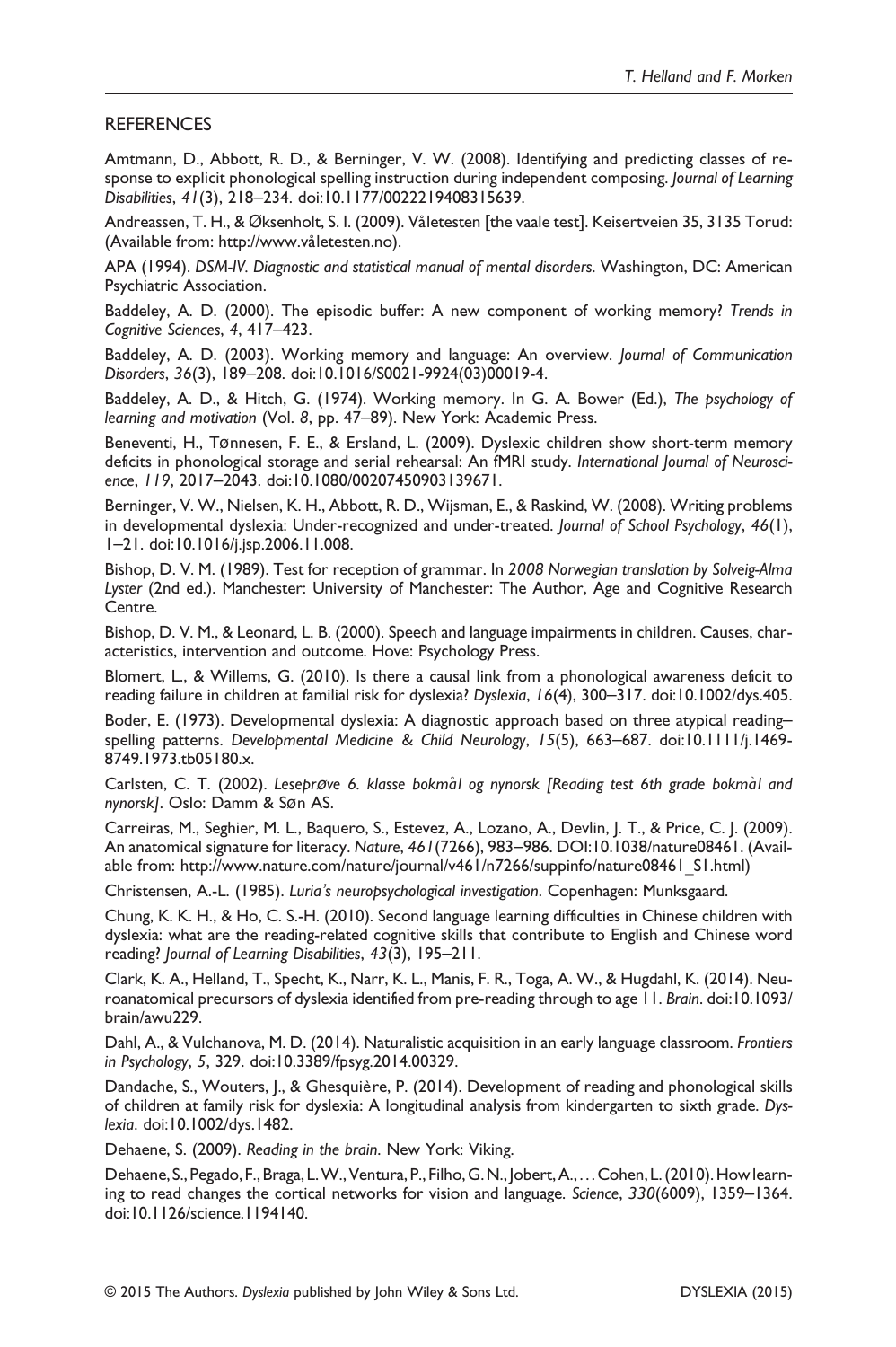Denckla, M., & Cutting, L. (1999). History and significance of rapid automatized naming. Annals of Dyslexia, 49(1), 29–42. doi:10.1007/s11881-999-0018-9.

Dunn, L. M., Whetton, C., & Burley, J. (1997). The British picture vocabulary scale. Second Edition. . London, UK nferNelson Publishing Company.

Ehri, L. C. (1987). Learning to read and spell words. Journal of Literacy Research, 19(1), 5–31. doi:10.1080/10862968709547585.

Frith, U. (1986). A developmental framework for developmental dyslexia. Annals of Dyslexia, 36, 69–81.

Frith, U. (1995). Dyslexia: Can we have a shared theoretical framework? Educational & Child Psychology, 12(1), 6–17.

Frith, U. (1999). Paradoxes in the definition of dyslexia. Dyslexia, 5, 192–214.

Gathercole, S. E., Alloway, T. P., Willis, C., & Adams, A.-M. (2006). Working memory in children with reading disabilities. Journal of Experimental Child Psychology, 93(3), 265–281. doi:10.1016/j. jecp.2005.08.003.

Gathercole, S. E., & Baddeley, A. D. (1993). Working memory and language. East Sussex: Psychology Press Ltd.

Geva, E., Yaghoub Zadeh, Z., & Schuster, B. (2000). Understanding individual differences in word recognition skills of ESL children. Annals of Dyslexia, 50, 123–154.

Gooch, D., Snowling, M., & Hulme, C. (2011). Time perception, phonological skills and executive function in children with dyslexia and/or ADHD symptoms. Journal of Child Psychology and Psychiatry, 52(2), 195–203. doi:10.1111/j.1469-7610.2010.02312.x.

Goswami, U. (2003). Why theories about developmental dyslexia require developmental designs. Trends in Cognitive Sciences, 7(12), 534–540. doi:10.1016/j.tics.2003.10.003.

Goswami, U. (2008). Reading, dyslexia and the brain. Educational Research, 50(2), 135–148. doi:10.1080/ 00131880802082625.

Halliday, L. F. (2014). A tale of two studies on auditory training in children: A response to the claim that 'discrimination training of phonemic contrasts enhances phonological processing in mainstream school children' by Moore, Rosenberg and Coleman (2005). Dyslexia, 20(2), 101–118. doi:10.1002/dys.1470.

Halvorsen, K., & Stjernø, S. (2008). Work, oil and welfare. Oslo: Universitetsforlaget.

Heiervang, E., & Hugdahl, K. (2003). Impaired visual attention in children with dyslexia. Journal of Learning Disabilities, 36(1), 68–73.

Helland, T. (2007). Dyslexia at a behavioural and a cognitive level. Dyslexia, 13(1), 25–41. doi:10.1002/ dys.325.

Helland, T. (2008). Second language assessment in dyslexia: Principles and practice Language Learners with Special Needs. An International Perspective (pp. 63–85): Multilingual Matters.

Helland, T. (2015). RI-5. Dyslexia Risk Index. Bryne, Norway: InfoVest.

Helland, T., & Asbjørnsen, A. E. (2000). Executive functions in dyslexia. Child Neuropsychology, 6(1), 37–48.

Helland, T., & Asbjørnsen, A. E. (2003). Visual-sequential and visuo-spatial skills in dyslexia: Variations according to language comprehension and mathematics skills. Child Neuropsychology, 9(3), 208–220.

Helland, T., & Asbjørnsen, A. E. (2004). Digit span in dyslexia: Variations according to language comprehension and mathematics skills. Journal of Clinical and Experimental Neuropsychology, 26(1), 31-42.

Helland, T., & Kaasa, R. (2005). Dyslexia in English as a second language. Dyslexia, 11(1), 41–60. doi:10.1002/dys.286.

Helland, T., Plante, E., & Hugdahl, K. (2011). Predicting dyslexia at age 11 from a risk index questionnaire at age 5. Dyslexia, 17(3), 207–226. doi:10.1002/dys.432.

Helland, T., Tjus, T., Hovden, M., Ofte, S., & Heimann, M. (2011). Effects of bottom-up and top-down intervention principles in emergent literacy in children at risk of developmental dyslexia: A longitudinal study. Journal of Learning Disabilities, 44(2), 105–122. doi:10.1177/0022219410391188.

Huestegge, L., Rohrßen, J., von Ermingen-Marbach, M., Pape-Neumann, J., & Heim, S. (2014). Devil in the details? Developmental dyslexia and visual long-term memory for details. [Original Research]. Frontiers in Psychology, 5. doi:10.3389/fpsyg.2014.00686.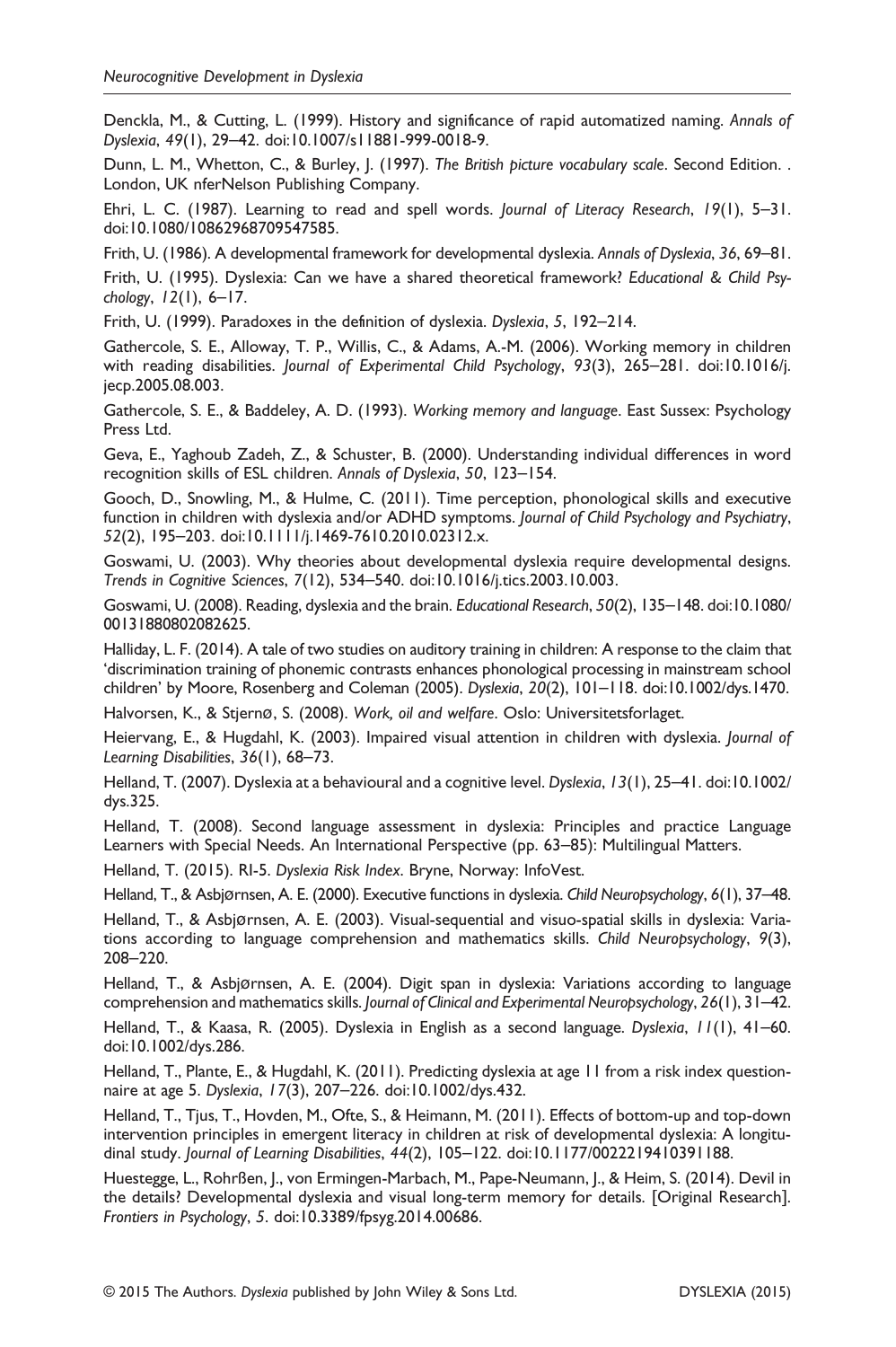Include A/S. (2009). TextPilot. Bergen: Include as.

Kaasa, R., Sanne, S., & Helland, T. (2004). The English 2 dyslexia test. Bergen, Norway: (Available from:<http://www.vesttest.no>).

Kibby, M. Y., & Cohen, M. L. (2008). Memory functioning in children with reading disabilities and/or attention deficit/hyperactivity disorder: A clinical investigation of their working memory and longterm functioning. Child Neuropsychology, 14, 525–546.

Kibby, M. Y., Lee, S. E., & Dyer, S. M. (2014). Reading performance is predicted by more than phonological processing. [Original Research]. Frontiers in Psychology, 5. doi:10.3389/fpsyg.2014.00960.

Kirby, J. R., Georgiou, G. K., Martinussen, R., & Parrila, R. (2010). Naming speed and reading: From prediction to instruction. Reading Research Quarterly, 45(3), 341–362. doi:10.1598/RRQ.45.3.4.

Klinkenberg, J. E., & Skaar, E. (2001). STAS. Standardisert test i avkoding og staving [Standardised test in decoding and spelling]. Hønefoss: Pedagogisk-psykologisk tjeneste.

Landerl, K., Ramus, F., Moll, K., Lyytinen, H., Leppänen, P. H. T., Lohvansuu, K., . . . Schulte-Körne, G. (2013). Predictors of developmental dyslexia in European orthographies with varying complexity. Journal of Child Psychology and Psychiatry, 54(6), 686–694. doi:10.1111/jcpp.12029.

Landerl, K., & Willburger, E. (2010). Temporal processing, attention, and learning disorders. Learning and Individual Differences, 20(5), 393–401. doi:10.1016/j.lindif.2010.03.008.

Lyon, G. R., Shaywitz, S. E., & Shaywitz, B. A. (2003). A definition of dyslexia. Annals of Dyslexia, 53(1), 1–14. doi:10.1007/s11881-003-0001-9.

Lyster, S.-A. H., Horn, E., & Rygvold, A.-L. (2010). Ordforråd og ordforrådsutvikling hos norske barn og unge. Resultater fra en utprøving av British picture vocabulary scale, second edition (BPVS II). . Spesialpedagogikk, 9, 35–43.

Lyster, S. A. H., Tingleff, H., & Tingleff, Ø. (2002). Ringeriksmaterialet [The Ringerik Test]. Oslo: Damm.

Matthews, P. H. (1997). The concise Oxford dictionary of linguistics. Oxford: Oxford University Press.

Melby-Lervåg, M., & Lervåg, A. (2011). Cross-linguistic transfer of oral language, decoding, phonological awareness and reading comprehension: A meta-analysis of the correlational evidence. Journal of Research in Reading, 34(1), 114–135. doi:10.1111/j.1467-9817.2010.01477.x.

Melby-Lervåg, M., Lyster, S.-A. H., & Hulme, C. (2012). Phonological skills and their role in learning to read: A meta-analytic review. Psychological Bulletin, 138(2), 322–352. doi:10.1037/a0026744.

Meyers, J. E., & Meyers, K., R. (1995). Rey complex figure test and recognition trial. Odessa, Fl.: Psychological Assessment Resources, Inc.

Miller-Guron, L., & Lundberg, I. (2000). Dyslexia and second language reading: A second bite at the apple? Reading and Writing, 12(1-2), 41–61. doi:10.1023/A:1008009703641.

Moll, K., Loff, A., & Snowling, M. J. (2013). Cognitive endophenotypes of dyslexia. Scientific Studies of Reading, 17(6), 385–397. doi:10.1080/10888438.2012.736439.

Morais, J. (1991). Phonological Awareness: A bridge between language and literacy. In D. J. Sawyer & B. J. Fox (Eds.), Phonological awareness in reading. The evolution of current perspective (pp. 31–71). New York: Springer-Verlag.

Morken, F., & Helland, T. (2013). Writing in dyslexia: Product and process. Dyslexia, 19(3), 131–148. doi:10.1002/dys.1455.

Morken, F., Helland, T., Hugdahl, K., & Specht, K. (2014). Children with dyslexia show cortical hyperactivation in response to increasing literacy processing demands. Frontiers in Psychology, 5. doi:10.3389/fpsyg.2014.01491.

Norton, E. S., & Wolf, M. (2012). Rapid automatized naming (RAN) and reading fluency: Implications for understanding and treatment of reading disabilities. Annual Review of Psychology, 63(1), 427–452. doi:10.1146/annurev-psych-120710-100431.

Norwegian Directorate for Education and Training. (2005). Kindergarten act. Oslo: The Norwegian Directorate for Education and Training. (Available from [http://www.regjeringen.no/en/dokumenter/](http://www.regjeringen.no/en/dokumenter/kindergarten-act/id115281/) [kindergarten-act/id115281/](http://www.regjeringen.no/en/dokumenter/kindergarten-act/id115281/))

Norwegian Directorate for Education and Training. (2009). Pisa 2009. Oslo. (Available from [http://](http://www.udir.no/Tilstand/Internasjonale-studier-/PISA-2009-Bedre-resultater-for-norske-elever-/) [www.udir.no/Tilstand/Internasjonale-studier-/PISA-2009-Bedre-resultater-for-norske-elever-/](http://www.udir.no/Tilstand/Internasjonale-studier-/PISA-2009-Bedre-resultater-for-norske-elever-/))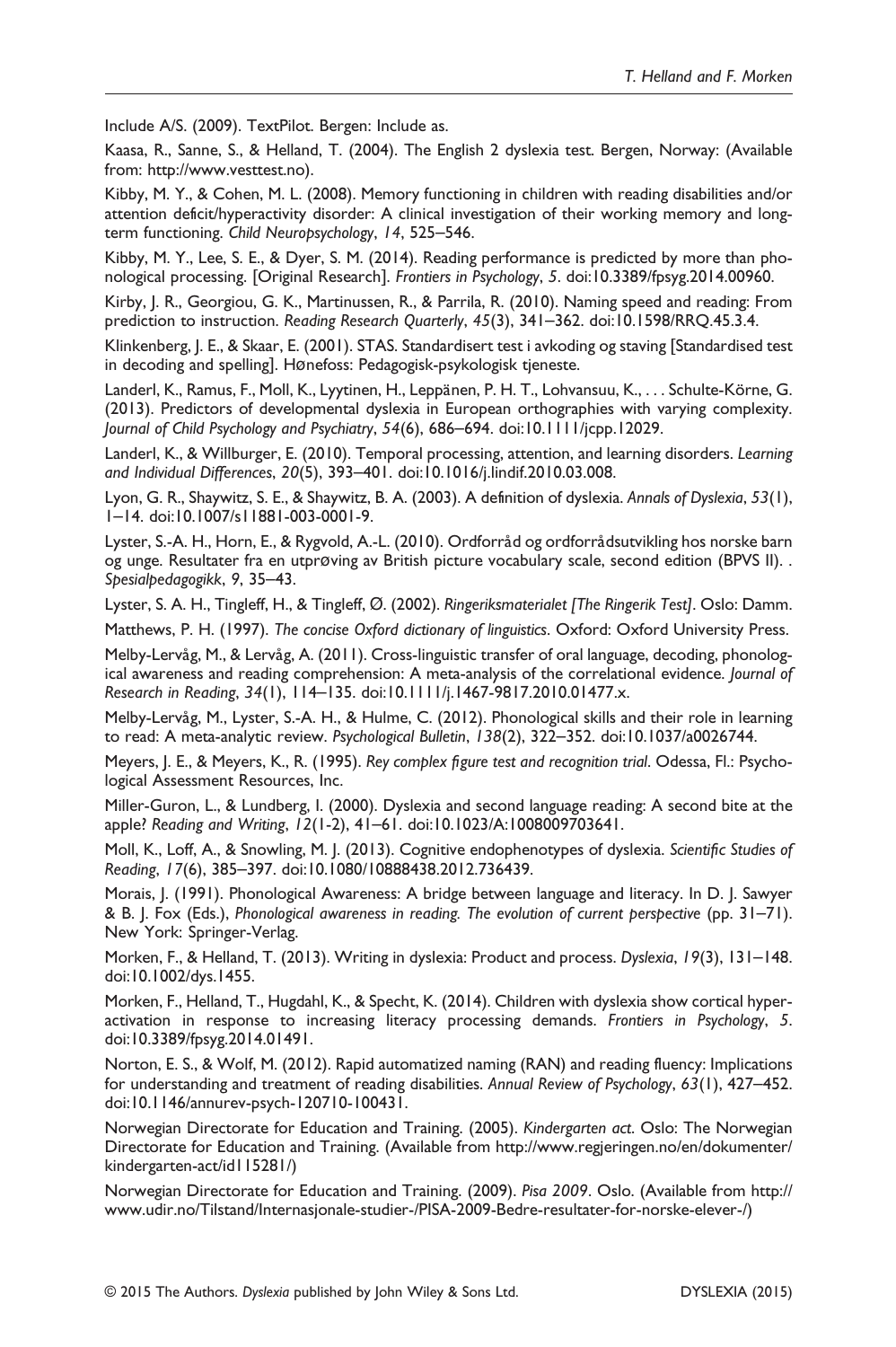Norwegian Directorate for Education and Training. (2013). English subject curriculum. Oslo (Available from http://www.udir.no/kl06/ENG1-03)

Norwegian Directorate for Education and Training. (2010–2011). Learning together. Oslo. (Available from [https://www.regjeringen.no/nb/dokumenter/meld-st-18-20102011/id639487/\)](https://www.regjeringen.no/nb/dokumenter/meld-st-18-20102011/id639487/)

Pancsofar, N., & Vernon-Feagans, L. (2006). Mother and father input to young children: Contribution to later language development. Journal of Applied Developmental Psychology, 27, 571–587.

Pennington, B. F., & Bishop, D. V. M. (2009). Relations among speech, language, and reading disorders. Annual Review of Psychology, 60(1), 283-306. doi:10.1146/annurev.psych.60.110707.163548.

Ramus, F. (2003). Developmental dyslexia: Specific phonological deficit or general sensorimotor dysfunction? Current Opinion in Neurobiology, 13(2), 212–218. doi:10.1016/S0959-4388(03)00035-7.

Ramus, F., & Szenkovits, G. (2008). What phonological deficit? The Quarterly Journal of Experimental Psychology, 61(1), 129–141. doi:10.1080/17470210701508822.

Reiter, A., Tucha, O., & Lange, K. W. (2005). Executive functions in children with dyslexia. Dyslexia, 11(2), 116–131. doi:10.1002/dys.289.

Robertson, C., & Salter, W. (2007). The phonological awareness test 2. East Moline, IL: LinguiSystems.

Shaywitz, S. E., Fletcher, J. M., Holahan, J. M., Shneider, A. E., Marchione, K. E., Stuebing, K. K., Francis, D. J., Pugh. K. R. & Shaywitz, B. A. (1999). Persistence of dyslexia: The Connecticut longitudinal study at adolescence. Pediatrics, 104(6), 1351–1359. doi:10.1542/peds.104.6.1351.

Schwartz, R. G. (Ed.). (2009). Handbook of child language disorders. New York and Hove: Psychology Press.

Snowling, M., Bishop, D. V. M., & Stothard, S. E. (2000). Is preschool language impairment a risk factor for dyslexia in adolescence? Journal of Child Psychology and Psychiatry, and Allied Disciplines, 41(5), 587–600.

Specht, K., Hugdahl, K., Ofte, S., Nygaard, M., Bjoernerud, A., Plante, E., & Helland, T. (2009). Brain activation on pre-reading tasks reveals at-risk status for dyslexia in 6-year-old children. Scandinavian Journal of Psychology, 50(1), 79–91. doi:10.1111/j.1467-9450.2008.00688.x.

Stein, J., & Walsh, V. (1997). To see but not to read; the magnocellular theory of dyslexia. Trends in Neuroscience, 20(4), 147–152.

Talley, J. L. (1993). Children's auditory verbal learning test—2. USA: Psychological Assessment Resources, Inc..

The British Dyslexia Association, B. (2007). British dyslexia associtation: Definition of dyslexia, (Available from:<http://www.bdadyslexia.org.uk/about-dyslexia/faqs.html>). Retrieved 08.12.08, 2008,

Torgesen, J. K., & Houck, D. G. (1980). Processing deficiencies of learning-disabled children who perform poorly on the digit span test. Journal of Educational Psychology, 72, 141–160.

Torppa, M., Lyytinen, P., Erskine, J., Eklund, K., & Lyytinen, H. (2010). Language development, literacy skills, and predictive connections to reading in Finnish children with and without familial risk for dyslexia. Journal of Learning Disabilities, 43(4), 308–321. doi:10.1177/0022219410369096.

Trecy, M. P., Steve, M., & Martine, P. (2013). Impaired short-term memory for order in adults with dyslexia. Research in Developmental Disabilities, 34(7), 2211–2223. doi:10.1016/j.ridd.2013.04.005.

Tønnessen, F. E. (1997). How can we best define 'dyslexia'? Dyslexia, 3(2), 78–92. doi:10.1002/(SICI) 1099-0909(199706)3:2<78::AID-DYS71>3.0.CO;2-2.

Tønnessen, F. E., & Uppstad, P. H. (2015). Can we read letters? Reflections on fundamental issues in reading and dyslexia research.

Uppstad, P. H., & Tønnessen, F. E. (2007). The notion of 'phonology' in dyslexia research: Cognitivism—and beyond. Dyslexia, 13(3), 154–174. doi:10.1002/dys.332.

Valdois, S., Lassus-Sangosse, D., & Lobier, M. (2012). Impaired letter-string processing in developmental dyslexia: What visual-to-phonology code mapping disorder? Dyslexia, 18(2), 77–93. doi:10.1002/dys.1437.

Vellutino, F. R. (1978). Visual processing deficiencies in poor readers: A critique of traditional conceptualizations of the etiology of dyslexia.

Vellutino, F. R., Fletcher, L. M., Snowling, M. J., & Scanlon, D. M. (2004). Specific reading disability (dyslexia): What have we learned in the past four decades? Journal of Child Psychology and Psychiatry, 45(1), 2–40.